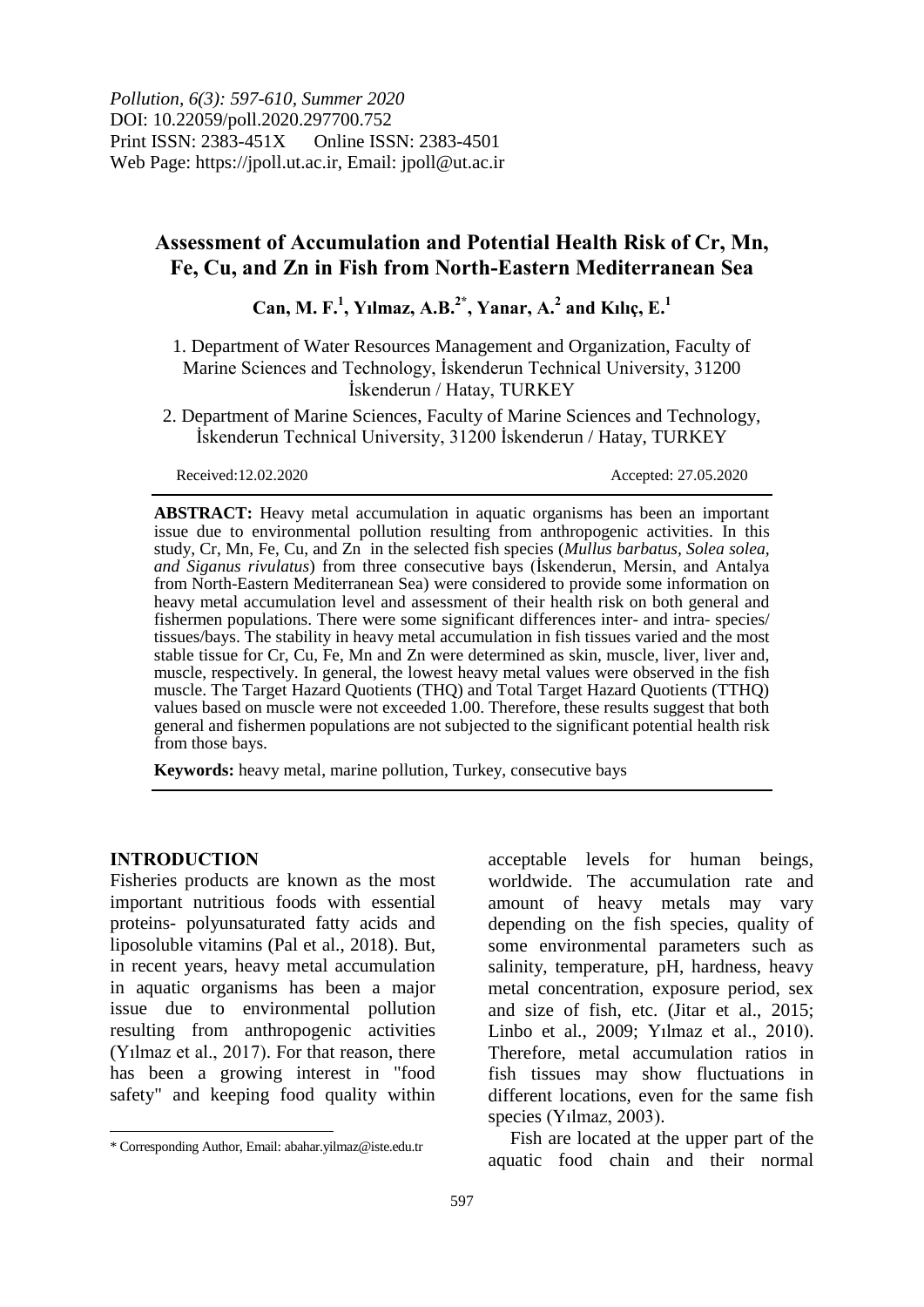metabolism may tend to accumulate large amounts of certain metals from water, sediment or feed (Authman et al., 2015). Although these metals are required in small amounts for various biochemical and enzymatic reactions, high accumulation values have been shown to have toxic and carcinogenic effects that may cause circulatory system, hepatic, renal, cardiovascular and neurological disorders in humans (Barone et al., 2018; Eisler, 2000; Korkmaz et al., 2017).

The Target Hazard Quotients (THQ) and Total Target Hazard Quotients (TTHQ) values have been used for assessing potential health risks of individual and total effects of heavy metals, respectively. However, TTHQ has been expected much more reliably helpful to assess and compare their combined risks and therefore have been widely employed in recent literature (Copat et al., 2013; Korkmaz et al., 2017; Rajan & Ishak, 2017; Yi et al., 2011). Pollution has been gained attention in the Mediterranean Sea due to intense urbanization near the coastal area, heavy industrial activities, marine traffic issues, and ship accidents (Bosch et al., 2016). In this study, therefore, some selected heavy metals (Cr, Mn, Fe, Cu, and Zn) and fish species [Red Mullet (*Mullus barbatus*), Common Sole (*Solea solea*), and Marbled spinefoot (*Siganus rivulatus*)] from three bays in the North-Eastern Mediterranean (İskenderun, Mersin, and Antalya) were considered to investigate the following issues; (i) to determine the accumulation rates of these metals in the different tissues (muscle, liver, skin, and intestine) of fish, (ii) to compare and to find out any rank pattern of metal accumulation both inter- and intra-species/ tissues/bays, (iii) to find out and to rank metal accumulation stability in different tissues, (iv) to evaluate Target Hazard Quotients (THQ) and Total Target Hazard Quotients (TTHQ) values (both general and fisherman population) of these heavy

598

metals accumulation in muscle tissue as the edible part of fish.

## **MATERIAL AND METHODS**

Fish samples (n=15 specimens for each species) were taken from fishermen in İskenderun, Mersin, and Antalya Bays in April 2016 (Figure 1). Fish were procured as dead and brought to the laboratory on ice immediately and then frozen at -25°C until dissection. Before dissection, total fish length and weight were measured to the nearest millimeter and gram, respectively. The mean length and weight of *Solea solea*, *Mullus barbatus,* and *Siganus rivulatus* were  $25.22 \pm 2.20$  cm and  $135.90 \pm 43.11$  g,  $19.64 \pm 4.07$  cm and  $158.31 \pm 123.61$  g and  $17.29 \pm 2.08$  cm and  $108.34 \pm 72.52$  g, respectively. The mean body lengths of each species from three bays were not significantly different (p>0.05).

Studied tissue from each fish was transferred to a petri dish after being wet weighed and were added 2 mL nitric acid (HNO3, % 65, S.W.: 1.40, Merck) and 1 mL perchloric acid (HClO4, % 60, S.W.: 1.53, Merck) mixture in experimental tube and were wet digested on a hotplate at 120 °C for 8 h. They were then transferred to polyethylene tubes and their volumes were made up to 10 mL using deionized water. Samples were passed through a 0.45-μm membrane filter before analysis. All analyses were carried out in triplicate by using Inductively Coupled Plasma-Mass Spectrometry (ICP-MS) (Perkin Elmer Nexion 350 X). The quality of data was verified by the analysis of standard reference material DORM-2 (National Research Council of Canada; dogfish muscle and liver MA-A-2/TM Fish Flesh). The recovery values for Cr, Cu, Fe, Mn, and Zn were measured as 99.98, 91.94, 97.35, 89.83 and 96.59%, respectively. Analytical blanks were run in the same way as the samples, and concentrations were determined using standard solutions prepared in the same acid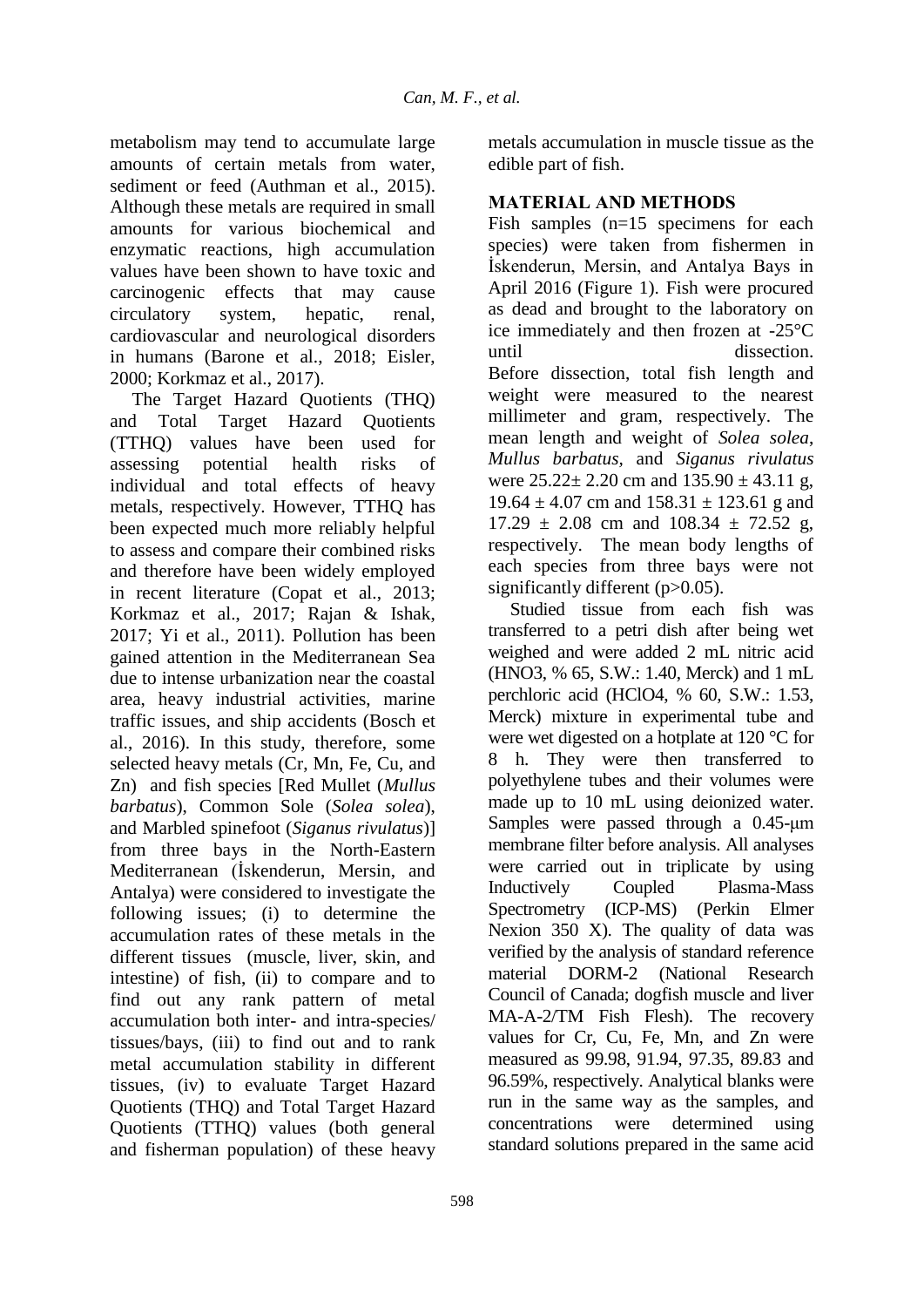matrix. Standards for the instrument calibration were prepared based on mono element certified reference solution ICP Standard (Merck). Metal concentrations were calculated in micrograms per gram wet weight ( $\mu$ g metal g<sup>-1</sup> w.wt.).



**Fig. 1. Map of Studied Areas (İskenderun, Mersin, and Antalya Bay) from North Eastern Mediterranean Sea**

To evaluate the potential health risk of *Solea solea, Mullus barbatus,* and *Siganus rivulatus* consumption was calculated depending on Target Hazard Quotients (THQ) which is an indication of heavy metal exposure risk. The THQ calculation formula is given below (Chien et al., 2002; Han et al., 1998; Storelli, 2008).

### $THQ =$

### $[(E_FxE_DxF_RxC)/(R_{FD}xW_{AB}XT_A)]x10^{-3}$

where,  $E_F$  is the exposure frequency: 365 days/year,  $E_D$  is the exposure duration: the average lifetime is assumed as 70 years according to (Bennett et al., 1999).  $F_{IR}$  is the food ingestion rate: 15.06 g/day for Turkish consumers, according to (TUIK, 2018). C is the determined metal concentration in muscle tissue (mg/kg).

R<sub>FD</sub> is the oral reference dose (mg/kg/day): Cr, Mn, Fe, Cu, and Zn have been suggested as 1.5, 0.14, 0.8, 0.5 and 1 respectively (US EPA, 2009).

 $W_{AB}$  is the average body weight: 70 kg, according to (Kumar et al., 2013).  $T_A$  is the average exposure time for non-carcinogens (365 days/year x  $E<sub>D</sub>$ , assuming 70 years in this study). In this study, the total THQ (TTHQ) is treated as the arithmetic sum of

the individual metal THQ values (Yi et al. 2011) :

 $TTHQ = THQ$  (toxicant 1) + THQ (toxicant  $2$  + ……. + THQ (toxicant n)

THQ and TTHQ values were estimated for the general population  $(THQ_{gp})$  and fishermen (THQ $_f$ ) separately to compare the risk of heavy metals from different consumers. In this study,  $F_{IR}$  was assumed for Turkish fishermen to be two times higher than the general population as 30.12 g/day. The THQ and TTHQ  $\geq$  1.0 refers to people may experience significant health risk from the intake of individual metals through fish consumption (Yi et al., 2011).

All data were checked for outliers and then descriptive statistics and box-whisker plots were calculated and drawn, respectively. Both inter- and intra-species/ tissues/bays differences were assessed using by one-way PERMANOVA (Permutational multivariate analysis of variance) test. The coefficient of variation (Cv, %) was used to evaluate metal accumulation stability for different tissues. All computations and statistical analyses were carried out using Microsoft Excel and Past software (V. 3.23) (Hammer et al., 2001).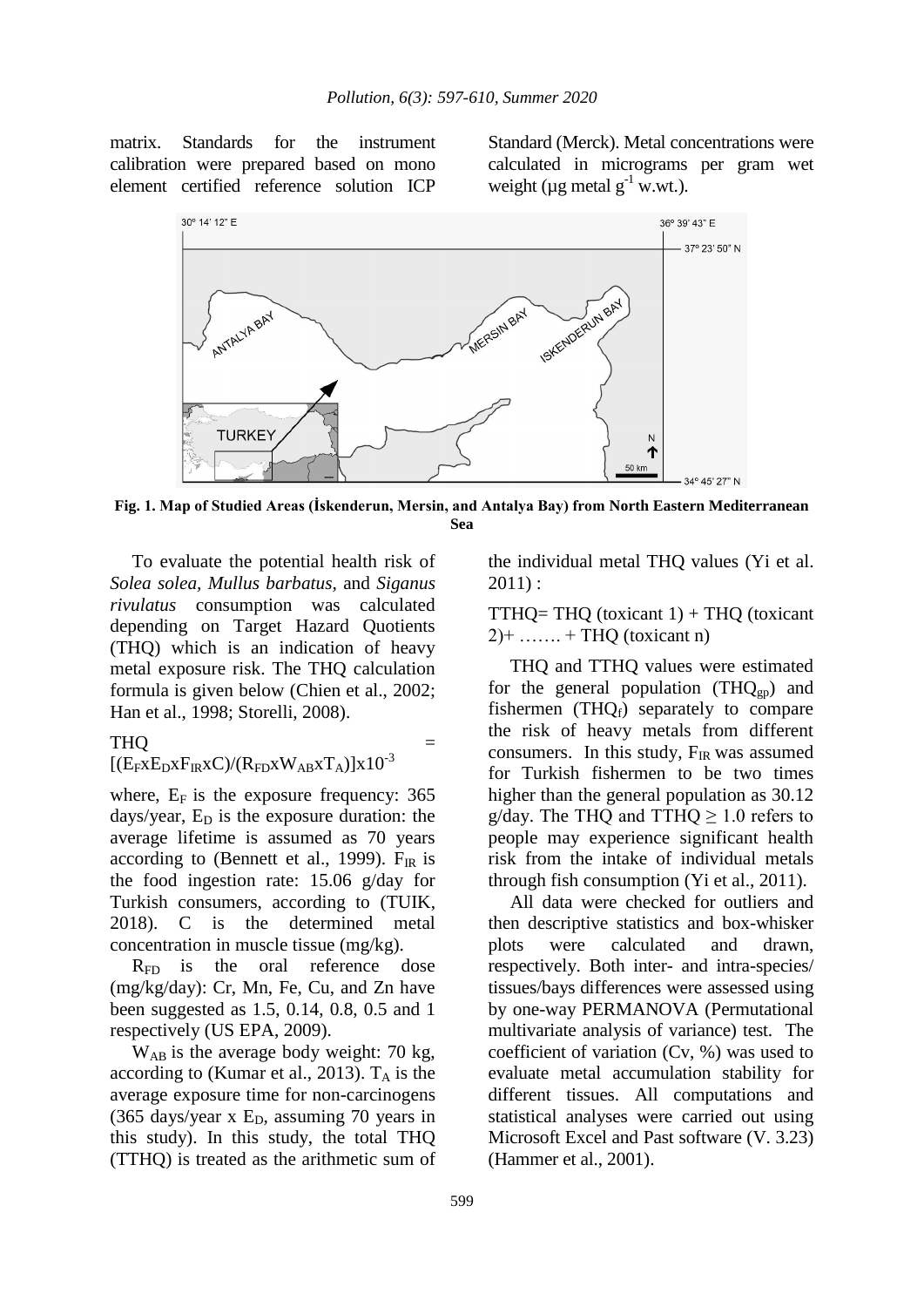## **RESULTS AND DISCUSSION**

The mean values with standard deviation  $(\bar{x} \pm sd)$  and coefficient of variation (Cv, %) of measured heavy metals (Cr, Cu, Fe, Mn, and Zn) in the tissues (muscle, intestine, skin, and liver) of *Solea solea, Mullus barbatus, Siganus rivulatus* by studied locations are given in Table 1-5 and Table 6, respectively. Also, Box and Whisker plots with mean and standard deviations of heavy metal concentration in muscle tissues of *Solea solea*, *Mullus barbatus*, and *Siganus rivulatus* are given in Figure 2. The estimated Target Hazard Quotients (THQ) and Total Target Hazard Quotients (TTHQ) were given in Table 7.

Mean Cr concentrations in the tissues of *S. solea* was ordered for İskenderun, Mersin and Antalya Bays as skin  $(S)$  intestine  $(I)$  liver  $(L)$  muscle  $(M)$ ,  $M > I > S > L$  and  $M = S > L > I$ , respectively. Mean Cr concentration in the *M. barbatus* for İskenderun, Mersin and Antalya Bays ranked as  $I = L > S > M$ ,  $M > S > I > L$  and  $M > I > S > L$ , respectively. Cr concentration ranking of *S. rivulatus* for İskenderun Bay was ordered as  $I > S > L > M$ ; on the other hand, the ranking was same for both Mersin and Antalya Bays as  $M > I > S > L$  (Table 1).

One way PERMANOVA results showed that there were significant differences between the tissues of *M. barbatus* and *S. rivulatus* in all locations (p<0.05), except *S. solea* (p>0.05) (Table 1). When Cr concentration difference among studied species at the same locations was examined, it was found that no significant differences were depending on species (p>0.05). The Cr levels in the muscle of these species from Antalya and Mersin Bay were found to be higher than those of other tissues (Table 1, Fig.2a). Considering all species, the Cr accumulation stability was found based on mean Cv % values in descending order as:  $S > L > J > M$  (Table 6).

**Table 1. Cr concentration (µg metal/g wet weight [w.wt.]) in the tissues of** *Solea solea***,** *Mullus barbatus***, and** *Siganus rivulatus* **with respect to studied locations**

|                    |                | <b>Station</b>     |                                       |                   | <b>Tissue</b>     |                   |                                   |
|--------------------|----------------|--------------------|---------------------------------------|-------------------|-------------------|-------------------|-----------------------------------|
| <b>Heavy Metal</b> | <b>Species</b> |                    |                                       | <b>Muscle</b>     | <b>Intestine</b>  | Skin              | <b>Liver</b>                      |
|                    |                | <i>i</i> skenderun | $\bar{\textbf{x}}$                    | $0.09_a^A x$      | $0.14^{A}_{a} x$  | $0.15^{A}_{a} x$  | $0.12_a^A x$                      |
|                    |                |                    | $\pm s$                               | 0.06              | 0.08              | 0.05              | 0.04                              |
|                    | S. solea       | Mersin             | $\bar{\textbf{x}}$                    | $0.22_a^A x$      | $0.19a_0^A x$     | $0.13^{A}_{a} x$  | $0.11_{a}^{A} x$                  |
|                    |                |                    | $\pm s$                               | 0.19              | 0.12              | 0.03              | 0.04                              |
|                    |                |                    | $\bar{\textbf{x}}$                    | $0.14_a^A x$      | $0.08^{A}_{a} x$  | $0.14^{A}_{a} x$  | $0.11_{a}^{A}x$                   |
|                    |                | Antalya            | $\pm s$                               | 0.13              | 0.05              | 0.07              | 0.06                              |
|                    | M. barbatus    | <i>i</i> skenderun | $\bar{\mathbf{x}}$ $\bar{\mathbf{x}}$ | $0.07^{A}_{a} x$  | $0.18_a^A xy$     | $0.11^{A}_{a} x$  | $0.18^{A}_{ab} x$                 |
|                    |                |                    | $\pm \mathrm{s}$                      | 0.02              | 0.11              | 0.03              | 0.12                              |
|                    |                | Mersin             | $\bar{\textbf{x}}$                    | $0.48_a^A y$      | $0.11_{a}^{B} x$  | $0.16_{a}^{B} x$  | $0.10$ <sub>a</sub> $x$           |
| Cr                 |                |                    | $\pm s$                               | 0.38              | 0.03              | 0.09              | 0.04                              |
|                    |                |                    | $\bar{\textbf{x}}$                    | $0.45^{A}_{a}y$   | $0.30^{AB}_{b}$ y | $0.18_{a}^{B} x$  | $0.11_{a}^{AC}x$                  |
|                    |                | Antalya            | $\pm s$                               | 0.14              | 0.14              | 0.07              | 0.01                              |
|                    |                | İskenderun         | $\bar{\textbf{x}}$                    | $0.06^{A}_{a} x$  | $0.19^{B}_{a} x$  | $0.18_a^B x$      | 0.08 <sub>b</sub> <sup>BC</sup> x |
|                    |                |                    | $\pm s$                               | 0.01              | 0.12              | 0.07              | 0.01                              |
|                    | S. rivulatus   |                    | $\bar{\textbf{x}}$                    | $0.31_{a}^{A}y$   | $0.19^{A}_{a} x$  | $0.14^{A}_{a} x$  | $0.11_{a}^{A} x$                  |
|                    |                | Mersin             | $\pm s$                               | 0.27              | 0.11              | 0.05              | 0.04                              |
|                    |                |                    | $\bar{\textbf{X}}$                    | $0.20^{AB}_{a}$ y | $0.16_{ab}^B x$   | $0.13^{AB}_{a} x$ | $0.09^{A}_{ax}$                   |
|                    |                | Antalya            | $\pm s$                               | 0.15              | 0.07              | 0.05              | 0.03                              |

 $\bar{x}$  Mean values;  $\pm s$  Standard Deviation

A, B, C denotes differences among tissues in the same species at the same location

a, b, c denotes differences among same tissues of different species at same locations

x, y, z denotes differences among locations in the same tissues of same species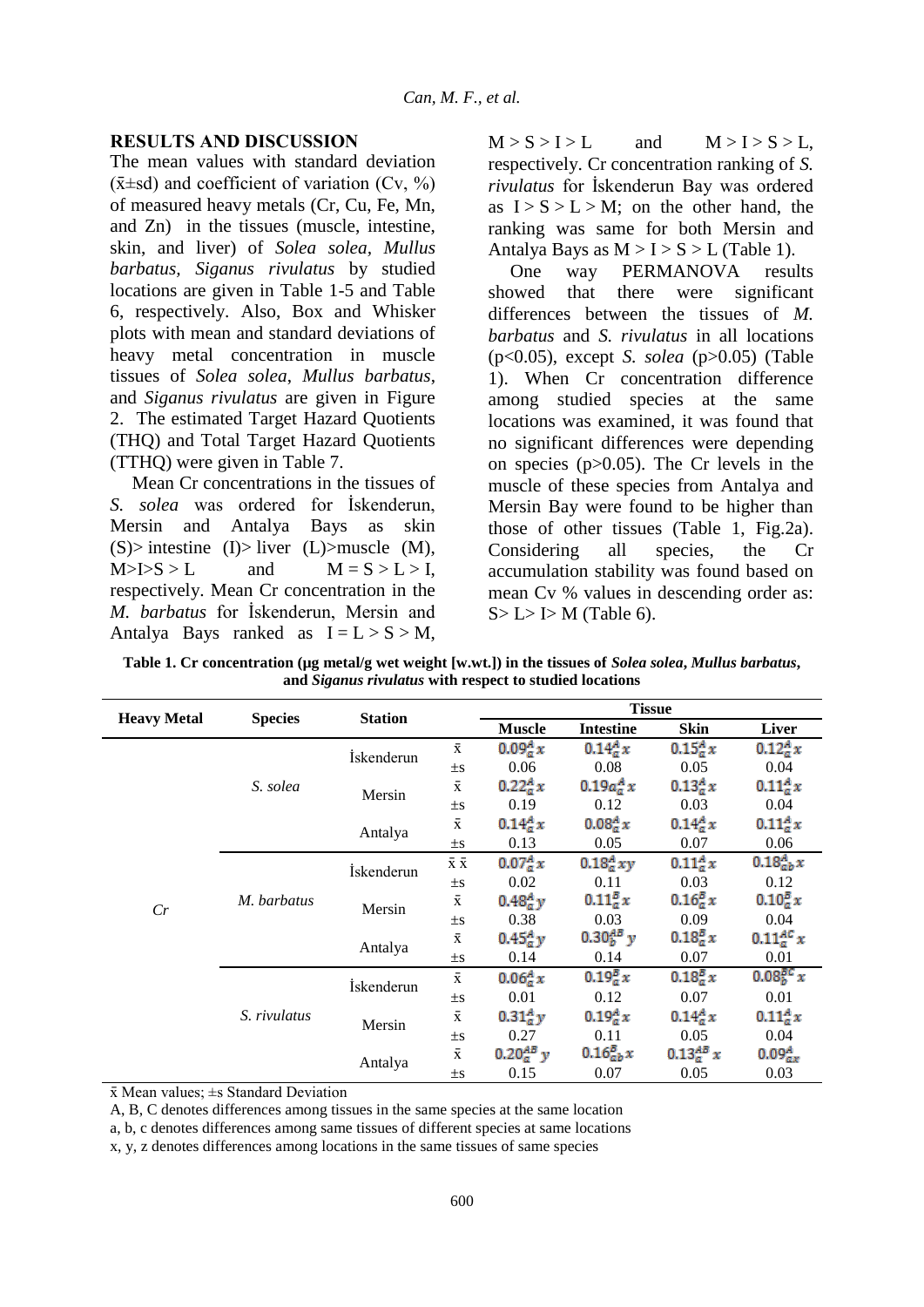|                    |              | <b>Station</b><br><b>Species</b> |                                       | <b>Tissue</b>    |                   |                                |                     |  |  |
|--------------------|--------------|----------------------------------|---------------------------------------|------------------|-------------------|--------------------------------|---------------------|--|--|
| <b>Heavy Metal</b> |              |                                  |                                       | <b>Muscle</b>    | <b>Intestine</b>  | Skin                           | <b>Liver</b>        |  |  |
|                    |              | İskenderun                       | $\bar{\textbf{X}}$                    | $0.24_a^A x$     | $1.05_a^B xy$     | $0.39^{AB}_{a} x$              | 17.22 $_{a}^{AB}xy$ |  |  |
|                    |              |                                  | $\pm$ S                               | 0.03             | 0.37              | 0.20                           | 4.96                |  |  |
|                    | S. solea     | Mersin                           | $\bar{x}$                             | $0.31^{A}_{a}y$  | $1.00^{B}_{a} x$  | $0.31^{AC}_{a}x$               | $12.89_a^p x$       |  |  |
|                    |              |                                  | $\pm \rm{s}$                          | 0.02             | 0.50              | 0.19                           | 0.46                |  |  |
|                    |              | Antalya                          | $\bar{\textbf{x}}$                    | $0.57^{A}_{a}y$  | $0.46^{AB}_{a}$ y | 3.04 <sub>a</sub> <sup>c</sup> | $42.13^{D}_{a}y$    |  |  |
|                    |              |                                  | $\pm$ s                               | 0.11             | 0.16              | 1.61                           | 26.73               |  |  |
|                    | M. barbatus  | <i>i</i> skenderun               | $\bar{\textbf{X}}$ $\bar{\textbf{X}}$ | $0.34_a^A x$     | $2.73^{B}_{b}x$   | $0.41_a^A x$                   | $1.15_{a}^{B} x$    |  |  |
|                    |              |                                  | $\pm s$                               | 0.16             | 1.83              | 0.20                           | 0.73                |  |  |
|                    |              | Mersin                           | $\bar{\textbf{X}}$                    | $0.39^{A}_{a} x$ | $0.83^{AB}_{a}$ y | $0.66^{AB}_{a}$ y              | $1.15\frac{5}{6}x$  |  |  |
| Cu                 |              |                                  | $\pm s$                               | 0.14             | 0.35              | 0.42                           | 0.68                |  |  |
|                    |              |                                  | $\bar{\textbf{x}}$                    | $0.38^{A}_{ab}x$ | $1.16_a^B xy$     | $1.50_{ac}^{B}y$               | $1.51_{ab}^{AB}x$   |  |  |
|                    |              | Antalya                          | $\pm$ s                               | 0.19             | 0.56              | 0.58                           | 0.04                |  |  |
|                    |              | İskenderun                       | $\bar{\textbf{x}}$                    | $0.23^{A}_{a} x$ | $2.73^{B}_{b}x$   | $0.48^{c}_{a} x$               | 5.17 $_{a}^{BD}$ x  |  |  |
|                    |              |                                  | $\pm$ S                               | 0.05             | 1.49              | 0.16                           | 2.11                |  |  |
|                    | S. rivulatus | Mersin                           | $\bar{\textbf{X}}$                    | $0.38^{A}_{a} x$ | $2.77^{B}_{a} x$  | $0.29_a^A x$                   | $12.93_0^{AC}x$     |  |  |
|                    |              |                                  | $\pm s$                               | 0.13             | 1.59              | 0.21                           | 8.94                |  |  |
|                    |              |                                  | $\bar{\textbf{x}}$                    | $0.29^{A}_{b} x$ | $2.32_a^B x$      | $0.37^{A}_{h}x$                | $5.45\frac{c}{b}x$  |  |  |
|                    |              | Antalya                          | $\pm$ s                               | 0.06             | 1.44              | 0.21                           | 1.50                |  |  |

#### Table 2. Cu concentration (µg metal/g wet weight [w.wt.]) in the tissues of Solea solea, Mullus barbatus, **and Siganus rivulatus with respect to studied locations**

 $\bar{x}$  Mean values;  $\pm s$  Standard Deviation

A, B, C denotes differences among tissues in the same species at the same location

a, b, c denotes differences among same tissues of different species at same locations

x, y, z denotes differences among locations in the same tissues of same species

Table 3. Fe concentration (µg metal/g wet weight [w.wt.]) in the tissues of *Solea solea*, *Mullus barbatus*, **and** *Siganus rivulatus* **with respect to studied locations**

|                    |                |                |                    |                   | <b>Tissue</b>          |                                 |                      |  |
|--------------------|----------------|----------------|--------------------|-------------------|------------------------|---------------------------------|----------------------|--|
| <b>Heavy Metal</b> | <b>Species</b> | <b>Station</b> |                    | <b>Muscle</b>     | <b>Intestine</b>       | Skin                            | Liver                |  |
|                    |                | İskenderun     | $\bar{\textbf{x}}$ | $10.58^{A}_{a}x$  | 67.30 $_{a}^{ABC}x$    | 45.85 $_{a}^{AC}x$              | 93.06 $\frac{B}{a}x$ |  |
| S. solea           |                |                | $\pm s$            | 1.87              | 30.30                  | 9.60                            | 12.24                |  |
|                    |                | Mersin         | $\bar{\textbf{X}}$ | 8.04 $^{A}_{a}x$  | $49.26_a^B xy$         | $15.56^{c}_{a}y$                | 67.54 $a_bxy$        |  |
|                    |                |                | $\pm$ S            | 0.99              | 10.46                  | 4.97                            | 11.93                |  |
|                    |                | Antalya        | $\bar{\textbf{x}}$ | $10.68^{A}_{a}x$  | $20.77_g^{\text{c}}$ y | 9.20 $_{a}^{AB}$ z              | 182.73 $^{D}_{a}y$   |  |
|                    |                |                | $\pm$ S            | 2.05              | 6.81                   | 0.28                            | 68.50                |  |
| Fe                 |                | İskenderun     | $\bar{\textbf{x}}$ | $11.73^{A}_{a}x$  | 66.84 $a^{\text{BC}}x$ | $34.14^{B}_{a}x$                | $65.77^{c}_{a}x$     |  |
|                    | M. barbatus    |                | $\pm$ S            | 2.03              | 43.58                  | 9.98                            | 0.45                 |  |
|                    |                | Mersin         | $\bar{\textbf{x}}$ | $9.45^{A}_{a} x$  | $31.13aB$ <sub>V</sub> | 18.03 <sub>a</sub> <sup>c</sup> | $26.28^{BC}_{b}x$    |  |
|                    |                |                | $\pm$ S            | 3.69              | 7.42                   | 3.03                            | 8.51                 |  |
|                    |                |                | $\bar{\textbf{X}}$ | $11.58^A_{ab}x$   | $219.58^{B}_{a}xy$     | 39.62 <sub>b</sub> <sup>A</sup> | $108.40^{c}_{ab}x$   |  |
|                    |                | Antalya        | $\pm$ s            | 6.72              | 101.38                 | 11.97                           | 16.18                |  |
|                    |                | İskenderun     | $\bar{\textbf{x}}$ | 9.01 $^{A}_{a}$ x | $65.09^{B}_{a}x$       | $38.09^{c}_{a}x$                | $110.07^{p}_{a}x$    |  |
|                    |                |                | $\pm$ S            | 1.49              | 16.22                  | 17.39                           | 33.60                |  |
|                    | S. rivulatus   | Mersin         | $\bar{\textbf{x}}$ | $9.33^{A}_{a}x$   | $20.24^{A}_{a}y$       | $13.28_0^4y$                    | $104.77^{B}_{a}x$    |  |
|                    |                |                | $\pm$ S            | 7.15              | 13.30                  | 6.43                            | 38.72                |  |
|                    |                | Antalya        | $\bar{\textbf{X}}$ | 5.47 $^{A}_{b}y$  | $92.99^{B}_{a}x$       | $11.73^{c}_{a}y$                | $62.89_{b}^{BD}y$    |  |
|                    |                |                | $\pm$ s            | 2.00              | 22.88                  | 2.62                            | 28.24                |  |

 $\bar{x}$  Mean values;  $\pm s$  Standard Deviation

A, B, C denotes differences among tissues in the same species at the same location

a, b, c denotes differences among same tissues of different species at same locations

x, y, z denotes differences among locations in the same tissues of same species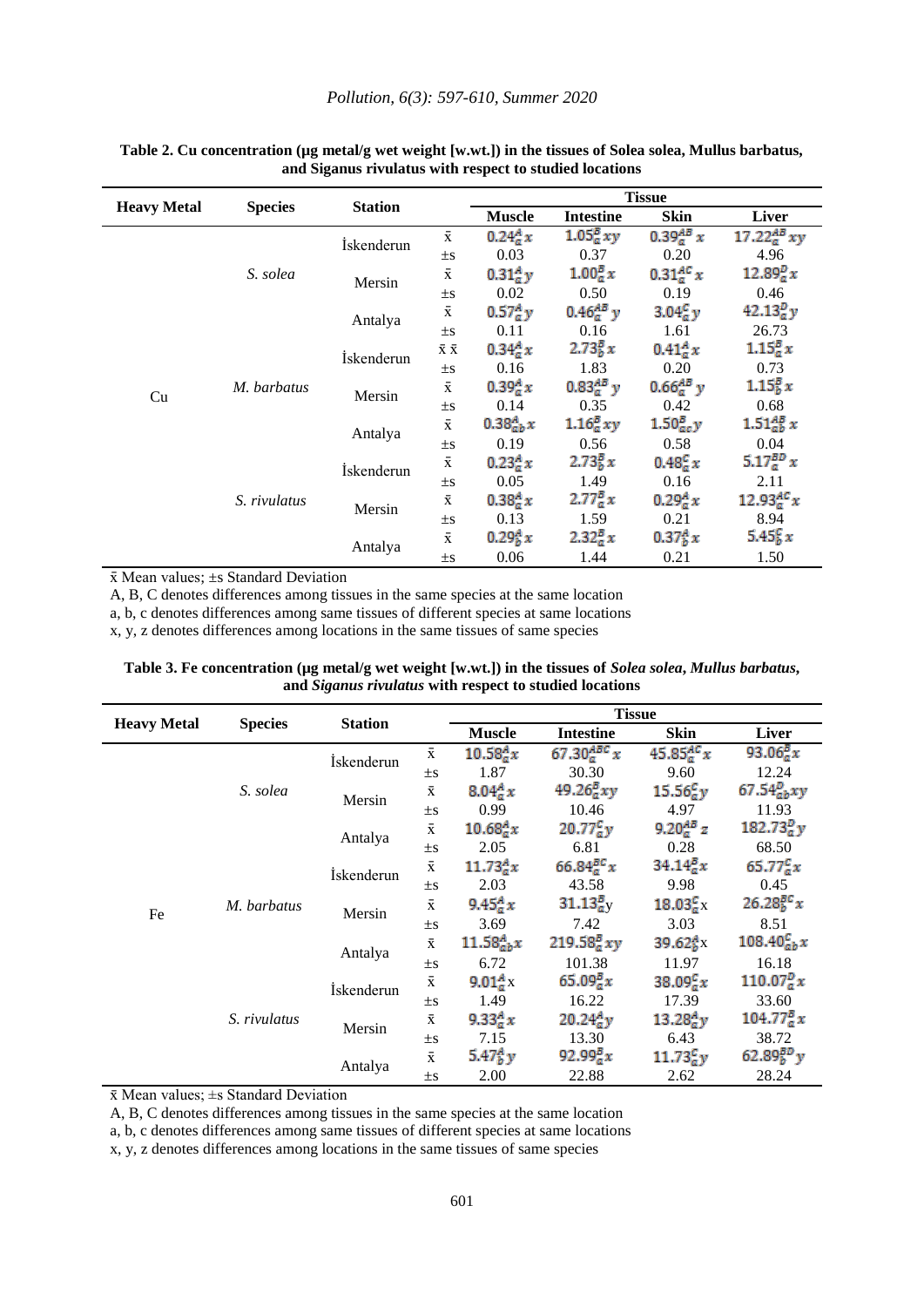In 2004, a ship named "ULLA" sank in the İskenderun Bay which was claimed to be loaded with toxic Cr. After that time, wrong perception occurred in public that there was a risk about Cr level in aquatic organisms (Yılmaz et al., 2017). Contrary to expectations, Cr accumulations in all muscles of three species from İskenderun Bay were found to be the lowest among the three bays.

Mean Cr concentrations we observed in *S. solea* are between those reported in other previous studies carried out in the three bays. For *M. barbatus* and *S. rivulatus*, Cr values obtained in this study were found to be much lower than previous studies (Table 1, Table 8). According to these results, it could be suggested that there is no dense Cr pollution that might have resulted from the ULLA incident in 2004.

While Cu contents in the tissues of *S. solea* in İskenderun, Mersin and Antalya Bays were ranked as  $L > I > S > M$ ,  $L > I > M > S$  and  $L > S > M > I$ , also ranking of *M. barbatus* in Mersin, Antalya and Iskenderun Bays were  $L > I > S > M$ and  $I > L > S > M$ , respectively. For *S*. *rivulatus*, Cu concentration order was similar in İskenderun and Antalya Bays and ranked as  $L > I > S > M$ . The same order was applicable for Mersin as  $L > I > M > S$  (Table 2). When statistical differences in muscle tissues among the species were examined (Fig 2b, Table 2), only *M. barbatus* and *S. rivulatus* were found to be different in Antalya Bay  $(p<0.05,$  denoted as a,b).

**Table 4. Mn concentration (µg metal/g wet weight [w.wt.]) in the tissues of** *Solea solea***,** *Mullus barbatus***, and** *Siganus rivulatus* **with respect to studied locations**

|                    |                | <b>Station</b> |                    | <b>Tissue</b>    |                                   |                                    |                                  |  |
|--------------------|----------------|----------------|--------------------|------------------|-----------------------------------|------------------------------------|----------------------------------|--|
| <b>Heavy Metal</b> | <b>Species</b> |                |                    | <b>Muscle</b>    | <b>Intestine</b>                  | <b>Skin</b>                        | Liver                            |  |
|                    |                | İskenderun     | $\bar{\textbf{x}}$ | $0.29^{A}_{ab}x$ | 1.02 <sub>a</sub> <sup>AB</sup> x | $1.29_a^B x$                       | $1.08_{ab}^{AB}x$                |  |
|                    |                |                | $\pm$ s            | 0.25             | 0.17                              | 0.54                               | 0.59                             |  |
|                    | S. solea       | Mersin         | $\bar{\textbf{x}}$ | $0.31_{a}^{A}x$  | $1.21_{a}^{AB} x$                 | $0.97^{B}_{a} x$                   | $0.77^{AB}_{a} x$                |  |
|                    |                |                | $\pm s$            | 0.12             | 0.60                              | 0.28                               | 0.44                             |  |
|                    |                | Antalya        | $\bar{\textbf{x}}$ | $0.31_{a}^{A}x$  | $0.70^{A}_{a} x$                  | $1.71^{A}_{a}x$                    | $0.96_a^A x$                     |  |
|                    |                |                | $\pm s$            | 0.17             | 0.42                              | 1.49                               | 0.68                             |  |
|                    | M. barbatus    | İskenderun     | $\bar{\textbf{x}}$ | $0.52_a^A x$     | $2.46_a^B xy$                     | 0.78 <sub>a</sub> <sup>AB</sup> xy | $4.20_{a}^{B}x$                  |  |
|                    |                |                | $\pm s$            | 0.29             | 1.38                              | 0.39                               | 3.57                             |  |
| Mn                 |                | Mersin         | $\bar{\textbf{x}}$ | $0.25_a^A y$     | $1.57^{B}_{a} x$                  | $0.34_0^{AD} x$                    | $1.13^{c}_{a}x$                  |  |
|                    |                |                | $\pm s$            | 0.08             | 0.82                              | 0.23                               | 0.40                             |  |
|                    |                |                | $\bar{\textbf{x}}$ | $0.20^A_{a}y$    | $7.82\frac{B}{a}y$                | $0.94^{c}_{a}$ y                   | $0.81_a^{ABC}x$                  |  |
|                    |                | Antalya        | $\pm$ s            | 0.12             | 3.75                              | 0.54                               | 0.24                             |  |
|                    |                | İskenderun     | $\bar{\textbf{X}}$ | $0.28^{A}_{b} x$ | $2.86^{B}_{a} x$                  | $2.83\frac{5}{6}x$                 | 0.80 <sub>b</sub> <sup>C</sup> x |  |
|                    |                |                | $\pm$ S            | 0.07             | 1.78                              | 0.87                               | 0.17                             |  |
|                    |                | Mersin         | $\bar{\textbf{x}}$ | $0.13^{A}_{a}y$  | $0.83^{A}_{a}x$                   | $1.74g^2$ y                        | $0.76_a^c xy$                    |  |
|                    | S. rivulatus   |                | $\pm s$            | 0.04             | 0.32                              | 0.50                               | 0.30                             |  |
|                    |                |                | $\bar{\textbf{x}}$ | $0.11_{a}^{A}y$  | $0.89^{c}_{a} x$                  | 1.04 <sub>a</sub> <sup>c</sup>     | $0.48_a^B y$                     |  |
|                    |                | Antalya        | $\pm$ S            | 0.03             | 0.42                              | 0.32                               | 0.15                             |  |

 $\bar{x}$  Mean values;  $\pm s$  Standard Deviation

A, B, C denotes differences among tissues in the same species at the same location

a, b, c denotes differences among same tissues of different species at same locations

x, y, z denotes differences among locations in the same tissues of same species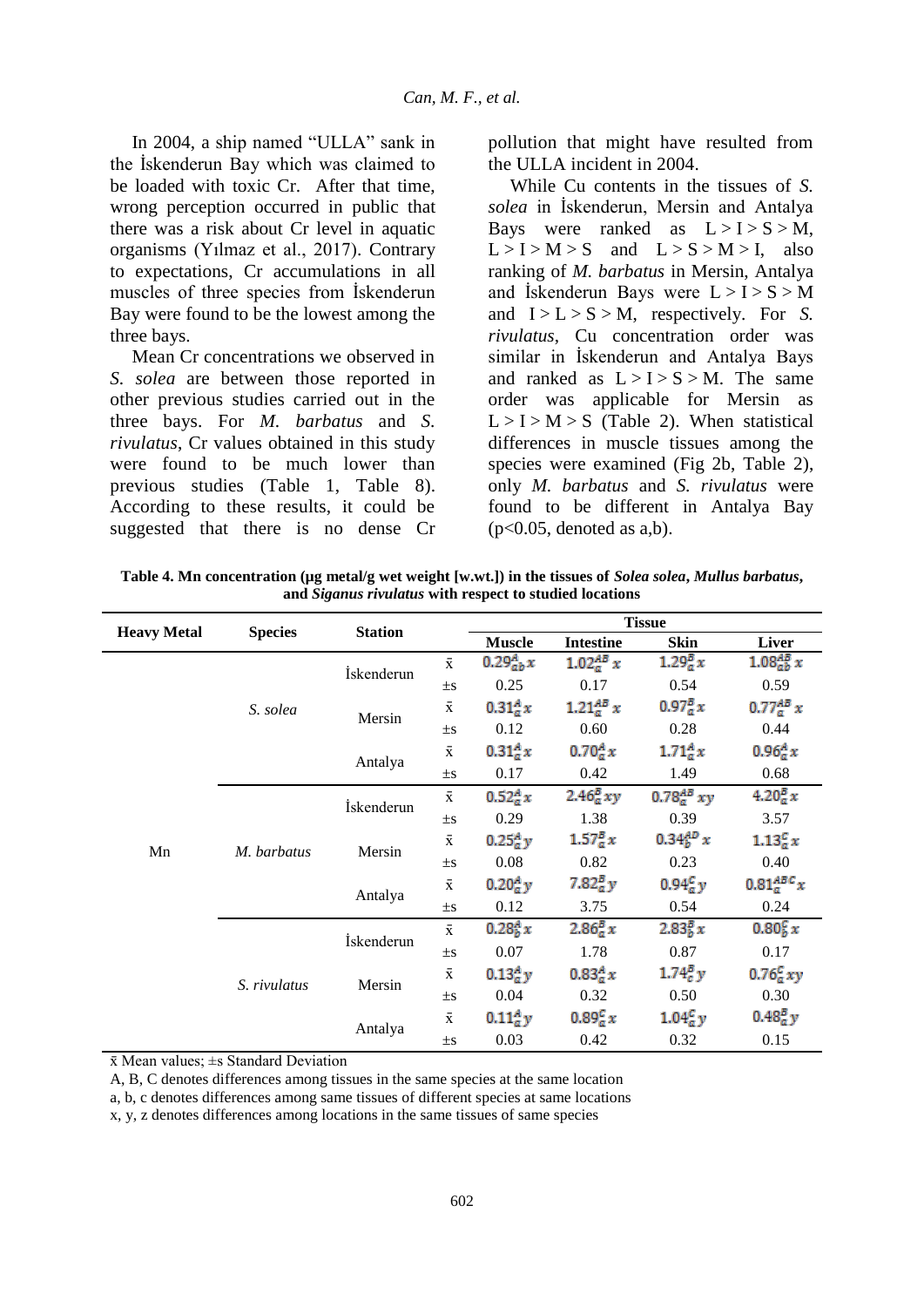#### *Pollution, 6(3): 597-610, Summer 2020*

|                    |                |                    |                    |                  |                                   | <b>Tissue</b>                     |                                   |
|--------------------|----------------|--------------------|--------------------|------------------|-----------------------------------|-----------------------------------|-----------------------------------|
| <b>Heavy Metal</b> | <b>Species</b> | <b>Station</b>     |                    | <b>Muscle</b>    | <b>Intestine</b>                  | Skin                              | <b>Liver</b>                      |
|                    |                | <i>i</i> skenderun | $\bar{x}$          | $3.11_{a}^{A}x$  | $7.90_a^B x$                      | $9.14_0^{BC}x$                    | $12.94^{c}_{a}x$                  |
|                    |                |                    | $\pm s$            | 0.51             | 2.31                              | 2.04                              | 2.52                              |
|                    | S. solea       | Mersin             | $\bar{\textbf{x}}$ | $3.31^{A}_{a}x$  | 9.83 <sub>a</sub> <sup>B</sup> x  | $8.25^{B}_{a} x$                  | $12.50^{A}_{a} x$                 |
|                    |                |                    | $\pm$ S            | 0.39             | 2.79                              | 2.11                              | 2.90                              |
|                    |                | Antalya            | $\bar{\textbf{x}}$ | $3.22_a^A x$     | $36.97^{B}_{a}y$                  | 5.37 ${}^{A}_{a}x$                | 9.00 $^{A}_{a}x$                  |
|                    |                |                    | $\pm$ S            | 1.01             | 7.37                              | 0.73                              | 1.99                              |
|                    | M. barbatus    | <i>i</i> skenderun | $\bar{\mathbf{X}}$ | $2.81^{A}_{a}x$  | $14.61\frac{5}{6}x$               | $28.43^{B}_{h}x$                  | $20.40_{ab}^{B}x$                 |
|                    |                |                    | $\pm$ S            | 1.16             | 3.40                              | 19.12                             | 12.37                             |
| Zn                 |                | Mersin             | $\bar{\textbf{x}}$ | $2.84_a^A x$     | $11.72_{a}^{B}x$                  | 5.67 $^{c}_{a}$ y                 | $10.79_a^B x$                     |
|                    |                |                    | $\pm$ S            | 0.64             | 5.03                              | 2.30                              | 2.29                              |
|                    |                | Antalya            | $\bar{\textbf{x}}$ | $2.89^{A}_{a} x$ | $11.56_{a}^{B}x$                  | $19.88^{B}_{a}x$                  | $14.91_{ab}^{B}x$                 |
|                    |                |                    | $\pm$ S            | 0.99             | 3.06                              | 4.75                              | 1.95                              |
|                    |                | İskenderun         | $\bar{x}$          | $3.51_{a}^{A}x$  | 12.14 <sub>b</sub> <sup>B</sup> x | $51.43^{c}_{c}x$                  | $68.63\frac{5}{6}x$               |
|                    |                |                    | $\pm$ S            | 0.94             | 3.77                              | 7.39                              | 9.97                              |
|                    | S. rivulatus   | Mersin             | $\bar{\textbf{x}}$ | $4.15^{A}_{a} x$ | $23.46\frac{B}{b}x$               | 33.00 <sub>b</sub> <sup>B</sup> y | $51.12\frac{5}{6}xy$              |
|                    |                |                    | $\pm$ S            | 1.49             | 15.06                             | 14.62                             | 29.63                             |
|                    |                |                    | $\bar{\textbf{x}}$ | $3.34_a^A x$     | $14.15^{B}_{a}x$                  | 35.70 <sub>b</sub> <sup>c</sup>   | 21.76 <sub>b</sub> <sup>B</sup> y |
|                    |                | Antalya            |                    | 0.65             | 5.96                              | 8.80                              | 7.21                              |

#### **Table 5. Zn (µg metal/g wet weight [w.wt.]) in the tissues of** *Solea solea***,** *Mullus barbatus***, and** *Siganus rivulatus* **with respect to studied locations**

 $\bar{x}$  Mean values;  $\pm s$  Standard Deviation

A, B, C denotes differences among tissues in the same species at the same location

a, b, c denotes differences among same tissues of different species at same locations

x, y, z denotes differences among locations in the same tissues of same species

#### **Table 6. Coefficient of variation (Cv, %) of heavy metals in the tissues of** *Solea solea, Mullus barbatus, Siganus rivulatus* **with respect to studied locations**

| <b>Metal</b> | <b>Species</b> | <b>Station</b>     | <b>Muscle</b> | <b>Intestine</b> | <b>Skin</b> | Liver |
|--------------|----------------|--------------------|---------------|------------------|-------------|-------|
|              |                | <i>i</i> skenderun | 59.95         | 56.51            | 32.28       | 33.23 |
|              | S. solea       | Mersin             | 87.86         | 65.40            | 20.56       | 33.63 |
|              |                | Antalya            | 88.36         | 66.21            | 49.58       | 54.66 |
|              |                | İskenderun         | 23.82         | 65.53            | 28.63       | 68.12 |
| Cr           | M. barbatus    | Mersin             | 79.30         | 29.31            | 57.92       | 44.32 |
|              |                | Antalya            | 30.16         | 46.39            | 37.42       | 9.12  |
|              |                | İskenderun         | 12.59         | 64.22            | 35.49       | 16.33 |
|              | S. rivulatus   | Mersin             | 84.62         | 56.60            | 36.89       | 37.13 |
|              |                | Antalya            | 77.66         | 41.08            | 37.44       | 28.26 |
|              |                | <i>i</i> skenderun | 11.44         | 35.40            | 52.89       | 28.79 |
|              | S. solea       | Mersin             | 7.11          | 50.00            | 62.46       | 3.55  |
|              |                | Antalya            | 18.69         | 35.14            | 52.85       | 63.45 |
|              |                | İskenderun         | 47.60         | 67.10            | 47.82       | 63.65 |
| Cu           | M. barbatus    | Mersin             | 36.81         | 41.89            | 64.15       | 58.93 |
|              |                | Antalya            | 48.84         | 48.52            | 38.85       | 2.72  |
|              |                | <i>i</i> skenderun | 20.12         | 54.59            | 33.10       | 40.89 |
|              | S. rivulatus   | Mersin             | 34.98         | 57.31            | 71.78       | 69.12 |
|              |                | Antalya            | 19.26         | 62.05            | 56.11       | 27.48 |
|              |                | <i>i</i> skenderun | 17.69         | 45.03            | 20.94       | 13.16 |
|              | S. solea       | Mersin             | 12.29         | 21.24            | 31.94       | 17.67 |
|              |                | Antalya            | 17.33         | 65.20            | 29.25       | 0.69  |
|              |                | <i>i</i> skenderun | 39.09         | 23.83            | 16.80       | 32.40 |
| Fe           | M. barbatus    | Mersin             | 58.03         | 46.17            | 30.22       | 14.93 |
|              |                | Antalya            | 58.03         | 46.17            | 30.22       | 14.93 |
|              |                | <i>i</i> skenderun | 16.56         | 24.91            | 45.66       | 30.52 |
|              | S. rivulatus   | Mersin             | 76.67         | 65.69            | 48.41       | 36.96 |
|              |                | Antalya            | 36.65         | 24.60            | 22.30       | 44.91 |
|              |                | İskenderun         | 83.88         | 16.66            | 41.49       | 54.91 |
| Mn           | S. solea       | Mersin             | 54.61         | 56.08            | 49.38       | 84.93 |
|              |                | Antalya            | 32.06         | 51.92            | 67.53       | 35.50 |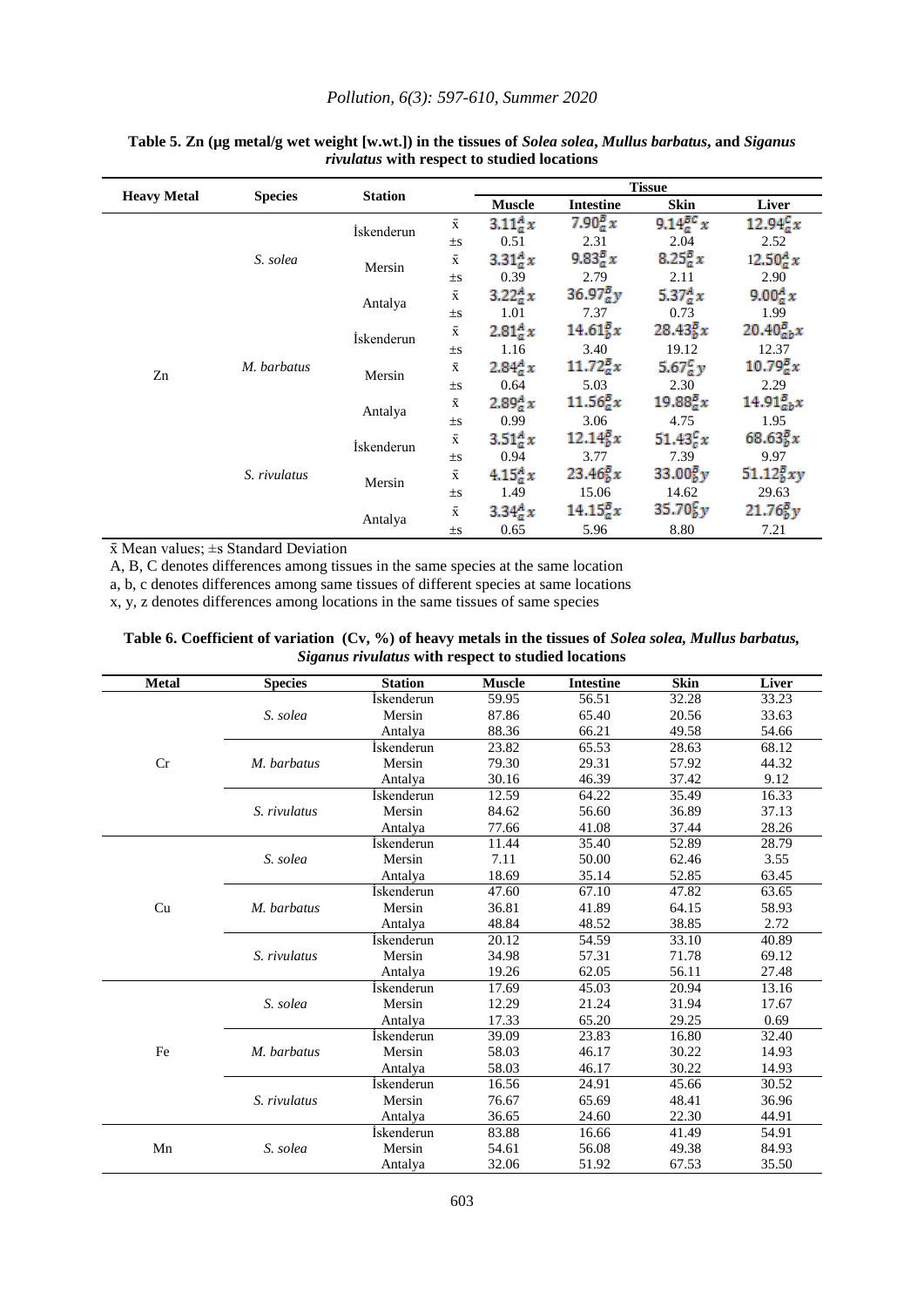## *Can, M. F., et al.*

| <b>Metal</b> | <b>Species</b>     | <b>Station</b>    | <b>Muscle</b> | <b>Intestine</b> | <b>Skin</b> | Liver |
|--------------|--------------------|-------------------|---------------|------------------|-------------|-------|
|              |                    | İskenderun        | 57.37         | 48.02            | 57.96       | 29.73 |
|              | M. barbatus        | Mersin            | 25.53         | 62.36            | 30.70       | 21.07 |
| Mn           |                    | Antalya           | 31.13         | 38.91            | 28.55       | 39.93 |
|              |                    | <b>Iskenderun</b> | 25.53         | 62.36            | 30.70       | 21.07 |
|              | S. rivulatus       | Mersin            | 31.13         | 38.91            | 28.55       | 39.93 |
|              |                    | Antalya           | 22.66         | 47.07            | 30.45       | 30.29 |
|              |                    | İskenderun        | 16.36         | 29.22            | 22.30       | 19.48 |
|              | S. solea           | Mersin            | 11.80         | 28.44            | 25.57       | 23.20 |
|              |                    | Antalya           | 31.36         | 19.93            | 13.58       | 22.06 |
|              |                    | İskenderun        | 41.29         | 23.25            | 67.26       | 60.63 |
| Zn           | M. barbatus        | Mersin            | 22.32         | 42.96            | 40.58       | 21.20 |
|              |                    | Antalya           | 34.42         | 26.43            | 23.87       | 13.09 |
|              |                    | <b>Iskenderun</b> | 26.88         | 31.09            | 14.37       | 14.52 |
|              | <i>S</i> rivulatus | Mersin            | 35.96         | 64.19            | 44.31       | 57.95 |
|              |                    | Antalya           | 19.40         | 42.13            | 24.65       | 33.13 |

#### **Table 6. Coefficient of variation (Cv, %) of heavy metals in the tissues of** *Solea solea, Mullus barbatus, Siganus rivulatus* **with respect to studied locations**

| Table 7. THO values in the tissues of Solea solea, Mullus barbatus, and Siganus rivulatus with respect to |
|-----------------------------------------------------------------------------------------------------------|
| studied locations                                                                                         |

|                   | <b>Heavy</b>       |      |                  | S. solea<br>M. barbatus |                                                 |                  | S. rivulatus     |                  |
|-------------------|--------------------|------|------------------|-------------------------|-------------------------------------------------|------------------|------------------|------------------|
| <b>Station</b>    | <b>Metal</b>       |      | $THQ_{gp}$       | <b>THQf</b>             | $THQ_{gp}$                                      | THO <sub>f</sub> | $THQ_{gp}$       | THQ <sub>f</sub> |
|                   |                    | Mean | $\boldsymbol{0}$ | $\overline{0}$          | $\overline{0}$                                  | $\overline{0}$   | $\overline{0}$   | $\overline{0}$   |
|                   | $\rm Cr$           | Min  | $\boldsymbol{0}$ |                         | $\boldsymbol{0}$                                | $\boldsymbol{0}$ | $\boldsymbol{0}$ | $\overline{0}$   |
|                   |                    | Max  | $\boldsymbol{0}$ |                         | $\boldsymbol{0}$                                | $\boldsymbol{0}$ | 0.0001           | 0.0002           |
|                   |                    | Mean | 0.0013           | 0.0025                  | 0.0018                                          | 0.0032           | 0.0012           | 0.006            |
|                   | Cu                 | Min  | 0.0011           | 0.0022                  | 0.0011                                          | 0.0022           | 0.0010           | 0.0020           |
|                   |                    | Max  | 0.0014           | 0.0028                  | 0.0034                                          | 0.0068           | 0.0016           | 0.0032           |
|                   |                    | Mean | 0.0031           | 0.062                   | 0.0035                                          | 0.007            | 0.0027           | 0.0054           |
|                   | $\rm Fe$           | Min  | 0.0025           | 0.0050                  | 0.0028                                          | 0.0056           | 0.0024           | 0.0048           |
| <b>İskenderun</b> |                    | Max  | 0.0036           | 0.0072                  | 0.0041                                          | 0.0082           | 0.0032           | 0.0064           |
|                   |                    | Mean | 0.0043           | 0.0086                  | 0.0077                                          | 0.0154           | 0.0041           | 0.0082           |
|                   | Mn                 | Min  | 0.0021           | 0.0042                  | 0.0047                                          | 0.0094           | 0.0031           | 0.0062           |
|                   |                    | Max  | 0.0098           | 0.0130                  | 0.0151                                          | 0.0302           | 0.0055           | 0.011            |
|                   |                    | Mean | 0.0113           | 0.0226                  | 0.0285                                          | 0.057            | 0.0185           | 0.037            |
|                   | Zn                 | Min  | 0.0018           | 0.0036                  | 0.0020                                          | 0.0040           | 0.0015           | 0.0030           |
|                   |                    | Max  | 0.0026           | 0.0052                  | 0.0046                                          | 0.0092           | 0.0026           | 0.0052           |
|                   | Total <sup>*</sup> | Mean | 0.02             | 0.04                    | 0.0415                                          | 0.083            | 0.0265           | 0.053            |
|                   |                    | Min  | 0                | $\boldsymbol{0}$        | 0.0001                                          | 0.0001           | $\boldsymbol{0}$ | $\boldsymbol{0}$ |
|                   | Cr                 | Max  | $\boldsymbol{0}$ | $\boldsymbol{0}$        | $\boldsymbol{0}$                                | $\boldsymbol{0}$ | $\boldsymbol{0}$ | $\boldsymbol{0}$ |
|                   |                    | Mean | $\overline{0}$   | $\boldsymbol{0}$        | 0.0001                                          | 0.002            | 0.0001           | 0.002            |
|                   |                    | Min  | 0.0016           | 0.0035                  | 0.0020                                          | 0.0040           | 0.0020           | 0,0039           |
|                   | Cu                 | Max  | 0.0014           | 0.0028                  | 0.0012                                          | 0.0024           | 0.0012           | 0.0024           |
|                   |                    | Mean | 0.0017           | 0.0034                  | 0.0031                                          | 0.0062           | 0.0024           | 0.0048           |
|                   |                    | Min  | 0.0024           | 0.0048                  | 0.0028                                          | 0.0056           | 0.0028           | 0.0056           |
| Mersin            | Fe                 | Max  | 0.0022           | 0.0044                  | 0.0018                                          | 0.0036           | 0.0009           | 0.0018           |
|                   |                    | Mean | 0.0028           | 0.0056                  | 0.0041                                          | 0.0082           | 0.0057           | 0.0104           |
|                   |                    | Min  | 0.0045           | 0.0090                  | 0.0037                                          | 0.0074           | 0.0019           | 0.0038           |
|                   | Mn                 | Max  | 0.0025           | 0.0050                  | 0.0025                                          | 0.0050           | 0.0015           | 0.0030           |
|                   |                    | Mean | 0.0064           | 0.0128                  | 0.0056                                          | 0.0102           | 0.0027           | 0.0054           |
|                   |                    | Min  | 0.0081           | 0.0162                  | 0.0154                                          | 0.0308           | 0.0248           | 0.496            |
|                   | Zn                 | Max  | 0.0020           | 0.0040                  | 0.0020                                          | 0.0040           | 0.0015           | 0.0030           |
|                   |                    | Mean | 0.0025           | 0.0050                  | 0.0046                                          | 0.0092           | 0.0026           | 0.0052           |
|                   | Total <sup>*</sup> | Min  | 0.0166           | 0.0332                  | 0.024                                           | 0.048            | 0.0315           | 0.063            |
|                   |                    | Max  | 0                | 0                       | 0.0001                                          | 0.0001           | 0                | $\boldsymbol{0}$ |
|                   | Cr                 | Mean | $\boldsymbol{0}$ | $\boldsymbol{0}$        | $\begin{matrix} 0 \\ 0.0001 \end{matrix}$       | $\boldsymbol{0}$ | $\boldsymbol{0}$ | $\boldsymbol{0}$ |
|                   |                    | Min  | $\overline{0}$   | $\overline{0}$          |                                                 | 0.0002           | 0.0001           | 0.0002           |
|                   |                    | Max  | 0.0030           | 0.0024                  | $0.002\,$                                       | 0.0039           | 0.0015           | 0.0030           |
|                   | Cu                 | Mean | 0.0023           | 0.0046                  | 0.001                                           | 0.002            | 0.0011           | 0.0022           |
|                   |                    | Min  | 0.0034           | 0.0068                  | 0.0031                                          | 0.0062           | 0.0018           | 0.0036           |
|                   |                    | Max  | 0.0032           | 0.0064                  | 0.0034                                          | 0.0068           | 0.0016           | 0.0032           |
| Antalya           | Fe                 | Mean | 0.0025           | 0.0050                  | $\begin{array}{c} 0.0017 \\ 0.0056 \end{array}$ | 0.0034           | 0.0009           | 0.0018           |
|                   |                    | Min  | 0.0037           | 0.0074                  |                                                 | 0.0102           | 0.0023           | 0.0046           |
|                   |                    | Max  | 0.0046           | 0.0091                  | 0.0030                                          | 0.006            | 0.0017           | 0.0034           |
|                   | Mn                 | Mean | 0.0021           | 0.0042                  | 0.0013                                          | 0.0026           | 0.0012           | 0.0024           |
|                   |                    | Min  | 0.0071           | 0.0142                  | 0.0052                                          | 0.0104           | 0.0021           | 0.0042           |
|                   |                    | Max  | 0.0216           | 0.0432                  | 0.0237                                          | 0.0474           | 0.0134           | 0.0268           |
|                   | Zn                 | Mean | 0.0014           | 0.0028                  | 0.0019                                          | 0.0038           | 0.0011           | 0.0022           |
|                   |                    | Min  | 0.0028           | 0.0056                  | 0.0028                                          | 0.0056           | 0.0027           | 0.0054           |
|                   | Total <sup>*</sup> | Max  | 0.0324           | 0.0648                  | 0.0322                                          | 0.0644           | 0.0182           | 0.0364           |

\*Total THQ was estimated based on average values.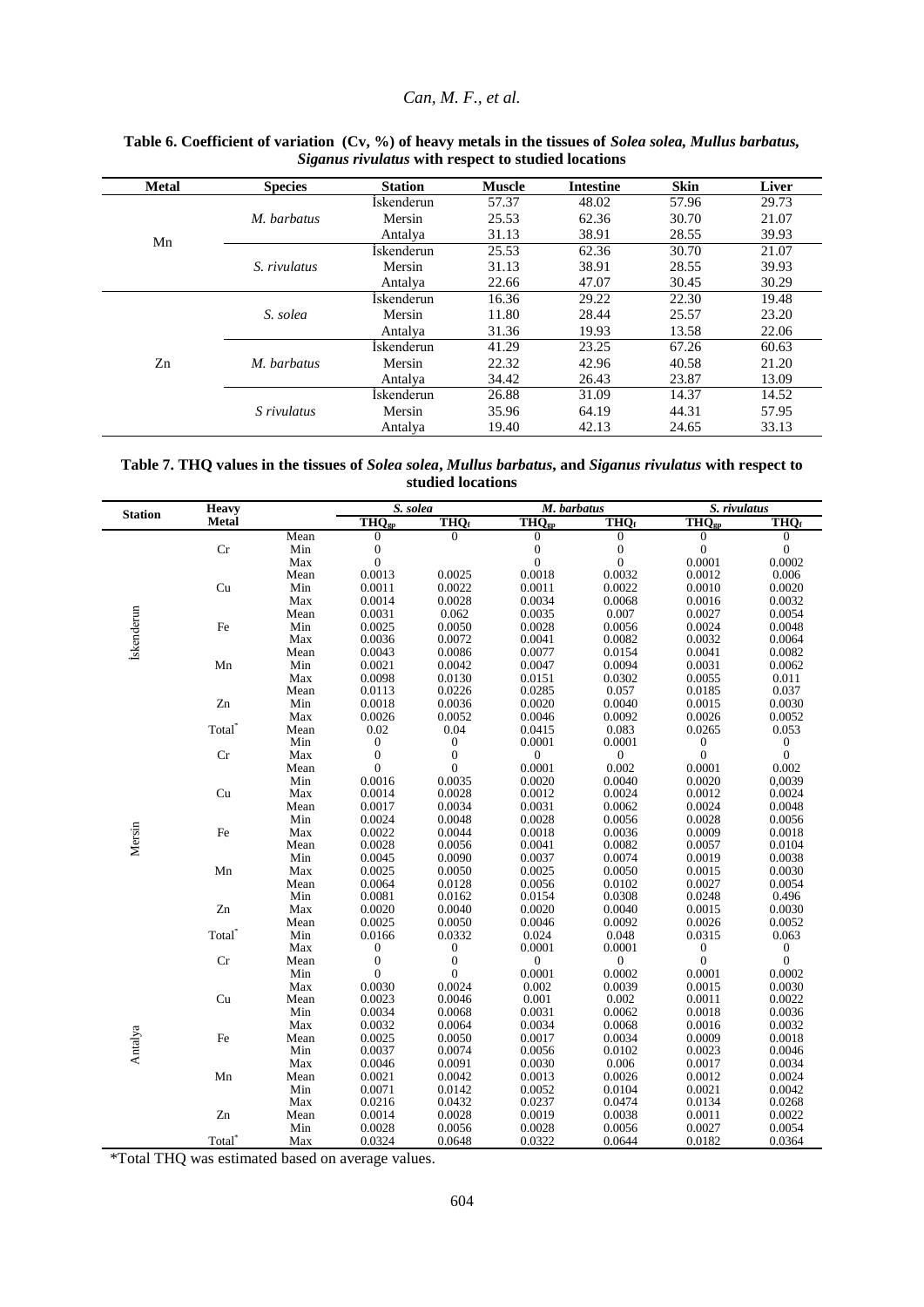## *Pollution, 6(3): 597-610, Summer 2020*

| <b>Species</b>       | Metal    | Bay                  | w.wt           | <b>THQ</b>           | Reference                          |
|----------------------|----------|----------------------|----------------|----------------------|------------------------------------|
| M. barbatus          | Cr       | <i>Iskenderun</i>    | 0.482          |                      | (Bickici, 2010)                    |
| M. barbatus          | Cr       | <i>i</i> skenderun   | 0.096          | < 0.0001<br>< 0.0001 | (Dural et al., 2010)               |
| M. barbatus          | Cr       | Mersin               | 1.54           | < 0.0001             | (Korkmaz et al., 2017)             |
| M. barbatus          | Cr       | Mersin               | 1.54           | < 0.0001             | (Korkmaz et al., 2017)             |
| M. barbatus          | Cr       | <i>Iskenderun</i>    | 0.3786         | < 0.0001             | (Turan et al., 2009)               |
| M. barbatus          | Cr       | Antalya              | 0.55           | < 0.0001             | (Türkmen & Pınar, 2018)            |
| M. barbatus          | Cr       | <i>i</i> skenderun   | 0.6578         | < 0.0001             | (Türkmen et al., 2005)             |
| S. rivulatus         | Cr       | Antalya              | 0.36           | < 0.0001             | (Ates et al., 2015)                |
| S. rivulatus         | Cr       | <i>i</i> skenderun   | 1.24           | < 0.0001             | (Ates et al., 2015)                |
| S. solea             | Cr       | <i>i</i> skenderun   | 0.05           | < 0.0001             | (Ersoy & Çelik, 2010)              |
| S. solea             | Cr       | Samandağ             | 0.146          | < 0.0001             | (Kaya & Turkoglu, 2017)            |
| S. solea             | Cr       | Mersin               | 0.001          | < 0.0001             | (Korkmaz et al., 2017)             |
| S. solea             | Cr       | Mersin               | 0.001          | < 0.0001             | (Korkmaz et al., 2017)             |
| S. solea             | Cr       | <i>Iskenderun</i>    | 0.29           | < 0.0001             | (Türkmen, 2011)                    |
| S. solea             | Cr       | Mersin               | 1.78           | < 0.0001             | (Türkmen, 2011)                    |
| M. barbatus          | Cu       | <i>i</i> skenderun   | 3.5            | 0.0002               | (Çoğun et al., 2006)               |
| M. barbatus          | Cu       | <i>i</i> skenderun   | 1.176          | 0.0181               | (Kalay et al., 1999)               |
| M. barbatus          | Cu       | Mersin               | 0.72           | 0.0061               | (Korkmaz et al., 2017)             |
| M. barbatus          | Cu       | Mersin               | 0.72           | 0.0037               | (Korkmaz et al., 2017)             |
| M. barbatus          | Cu       | Mersin               | 0.234          | 0.0037               | (Külcü et al., 2014)               |
| M. barbatus          | Cu       | <i>i</i> skenderun   | 1.22           | 0.0012               | (Tepe et al., 2008)                |
| M. barbatus          | Cu       | Antalva              | 0.26           | 0.0063               | (Türkmen & Pinar, 2018)            |
| M. barbatus          | Cu       | <i>Iskenderun</i>    | 0.5952         | 0.0013               | (Türkmen et al., 2005)             |
| M. barbatus          | Cu       | Antalya              | 0.9562         | 0.0031               | (Yipel & Yarsan, 2014)             |
| S. rivulatus         | Cu       | Antalya              | 0.44           | 0.0049               | (Ates et al., 2015)                |
| S. rivulatus         | Cu       | <i>i</i> skenderun   | 0.35           | 0.0023               | (Ates et al., 2015)                |
| S. solea             | Cu       | <i>Iskenderun</i>    | 1.66           | 0.0018               | (Çoğun et al., 2005)               |
| S. solea             | Cu       | İskenderun           | 1.06           | 0.0086               | (Ersoy & Çelik, 2010)              |
| S. solea             | Cu       | <i>Iskenderun</i>    | 1.54           | 0.0055               | $($ Ersov & Celik, 2010)           |
| S. solea             | Cu       | Mersin               | 0.49           | 0.0080               | (Korkmaz et al., 2017)             |
| S. solea             | Cu       | Mersin               | 0.49           | 0.0025               | (Korkmaz et al., 2017)             |
| S. solea             | Cu       | Mersin               | 1.336          | 0.0025               | (Külcü et al., 2014)               |
| S. solea             | Cu       | <i>Iskenderun</i>    | 1.82           | 0.0069               | (Türkmen, 2011)                    |
| S. solea             | Cu       | Mersin               | 0.38           | 0.0094               | (Türkmen, 2011)                    |
| M. barbatus          | Fe       | <i>i</i> skenderun   | 3.314          | 0.0020               | (Bickici, 2010)                    |
| M. barbatus          | Fe       | İskenderun           | 217.08         | 0.0010               | (Cicek et al., 2008)               |
| M. barbatus          | Fe       | <i>i</i> skenderun   | 0.662          | 0.0642               | (Dural et al., 2010)               |
| M. barbatus          | Fe       | Mersin               | 10.4           | 0.0002               | (Korkmaz et al., 2017)             |
| M. barbatus          | Fe       | Mersin               | 0.4            | 0.0031               | (Korkmaz et al., 2017)             |
| M. barbatus          | Fe       | Mersin               | 13.97          | 0.0001               | (Külcü et al., 2014)               |
| M. barbatus          | Fe       | <i>i</i> skenderun   | 15.132         | 0.0041               | (Manasırlı et al., 2015)           |
| M. barbatus          | Fe       | <i>i</i> skenderun   | 34.8           | 0.0045               | (Tepe et al., 2008)                |
| M. barbatus          | Fe       | <i>i</i> skenderun   | 4.3802         | 0.0103               | (Turan et al., 2009)               |
| M. barbatus          | Fe       | <i>i</i> skenderun   | 2.686          | 0.0013               | (Türkmen et al., 2005)             |
| S. rivulatus         | Fe       | Antalya              | 39.1           | 0.0008               | (Ates et al., 2015)                |
| S. rivulatus         | Fe       | <i>Iskenderun</i>    | 25.2           | 0.0116               | (Ateş et al., 2015)                |
| S. solea             | Fe       | <i>i</i> skenderun   | 3.18           | 0.0074               | (Çoğun et al., 2005)               |
| S. solea             | $\rm Fe$ | İskenderun           | 1.11           | 0.0009<br>0.0003     | (Ersoy & Çelik, 2010)              |
| S. solea<br>S. solea | Fe       | Mersin               | 13.52          |                      | (Korkmaz et al., 2017)             |
|                      | Fe       | Mersin<br>Mersin     | 13.52          | 0.0040               | (Korkmaz et al., 2017)             |
| S. solea             | Fe       |                      | 18.382<br>59.7 | 0.0040<br>0.0054     | (Külcü et al., 2014)               |
| S. solea<br>S. solea | Fe<br>Fe | Iskenderun<br>Mersin | 15.5           | 0.0176               | (Türkmen, 2011)<br>(Türkmen, 2011) |
| M. barbatus          | Mn       | Mersin               | 0.33           | 0.0046               | (Korkmaz et al., 2017)             |
| M. barbatus          | Mn       | Mersin               | 0.33           | 0.0005               | (Korkmaz et al., 2017)             |
| M. barbatus          | Mn       | Iskenderun           | 0.88           | 0.0005               | (Tepe et al., 2008)                |
| M. barbatus          | Mn       | İskenderun           | 0.0206         | 0.0013               | (Turan et al., 2009)               |
| M. barbatus          | Mn       | Antalya              | 0.14           | 0.0000               | (Türkmen & Pinar, 2018)            |
| M. barbatus          | Mn       | Iskenderun           | 0.5274         | 0.0002               | (Türkmen et al., 2005)             |
| S. rivulatus         | Mn       | Antalya              | 0.33           | 0.0008               | (Ates et al., 2015)                |
| S. rivulatus         | Mn       | Iskenderun           | 0.86           | 0.0005               | (Ateş et al., 2015)                |
| S. solea             | Mn       | İskenderun           | 0.41           | 0.0013               | (Ersoy & Çelik, 2010)              |
| S. solea             | Mn       | Mersin               | 1.13           | 0.0006               | (Korkmaz et al., 2017)             |
| S. solea             | Mn       | Mersin               | 1.135          | 0.0017               | (Korkmaz et al., 2017)             |
| S. solea             | Mn       | İskenderun           | 1.11           | 0.0017               | (Türkmen, 2011)                    |
| S. solea             | Mn       | Mersin               | 0.9            | 0.0016               | (Türkmen, 2011)                    |
| M. barbatus          | Zn       | Iskenderun           | 0.111          | 0.0013               | (Bickici, 2010)                    |
| M. barbatus          | Zn       | İskenderun           | 39.41          | 0.0001               | (Cicek et al., 2008)               |

#### **Table 8. Heavy metal accumulation (µg/g w.wt.) and THQ values of muscle tissue of fish from previous studies evaluated in Iskenderun, Mersin and Antalya Bays**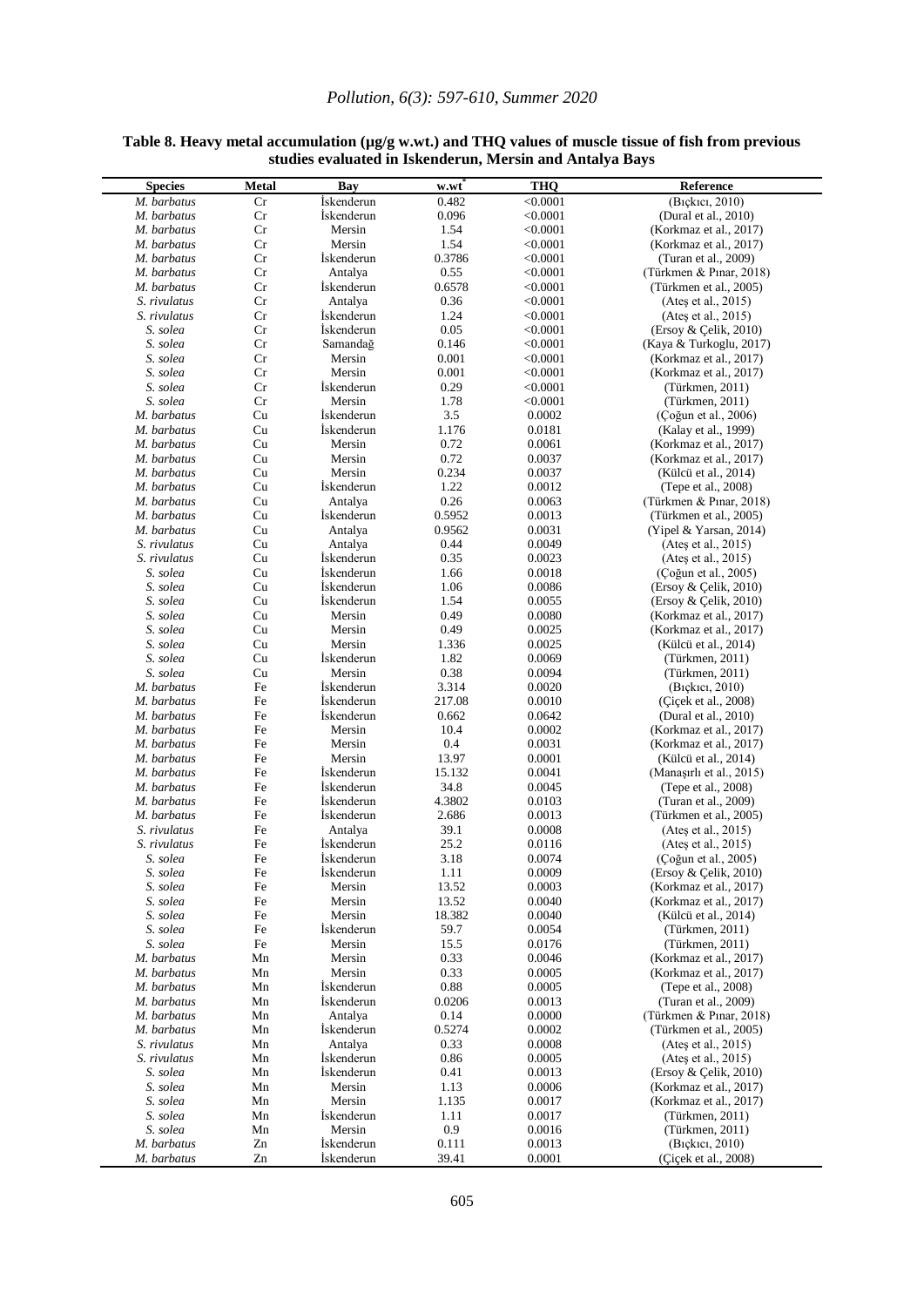#### *Can, M. F., et al.*

| <b>Species</b> | <b>Metal</b> | Bay               | w.wt  | <b>THO</b> | <b>Reference</b>            |
|----------------|--------------|-------------------|-------|------------|-----------------------------|
| M. barbatus    | Zn           | Mersin            | 17.12 | 0.0272     | (Korkmaz et al., 2017)      |
| M. barbatus    | Zn           | Mersin            | 17.12 | 0.0118     | (Korkmaz et al., 2017)      |
| M. barbatus    | Zn           | Mersin            | 5.024 | 0.0118     | (Külcü et al., 2014)        |
| M. barbatus    | Zn           | <i>İskenderun</i> | 6.634 | 0.0035     | (Manasırlı et al., 2015)    |
| M. barbatus    | Zn           | <i>İskenderun</i> | 10.2  | 0.0046     | (Tepe et al., 2008)         |
| M. barbatus    | Zn           | <i>İskenderun</i> | 1.174 | 0.0070     | (Turan et al., 2009)        |
| M. barbatus    | Zn           | Antalya           | 4.38  | 0.0008     | (Türkmen & Pınar, 2018)     |
| M. barbatus    | Zn           | Iskenderun        | 1.163 | 0.0030     | (Türkmen et al., 2005)      |
| S. rivulatus   | Zn           | Antalya           | 5.36  | 0.0008     | (Ates et al., $2015$ )      |
| S. rivulatus   | Zn           | <i>Iskenderun</i> | 5.64  | 0.0037     | (Ates et al., 2015)         |
| S. solea       | Zn           | <i>Iskenderun</i> | 6.76  | 0.0039     | (Coğun et al., 2005)        |
| S. solea       | Zn           | Iskenderun        | 2.76  | 0.0047     | $($ Ersoy & Çelik, 2010 $)$ |
| S. solea       | Zn           | Mersin            | 23.58 | 0.0019     | (Korkmaz et al., 2017)      |
| S. solea       | Zn           | Mersin            | 4.568 | 0.0163     | (Külcü et al., 2014)        |
| S. solea       | Zn           | <i>Iskenderun</i> | 5.66  | 0.0031     | (Türkmen, 2011)             |
| S. solea       | Zn           | Mersin            | 6.8   | 0.0039     | (Türkmen, 2011)             |

#### Table 8. Heavy metal accumulation (µg/g w.wt.) and THQ values of muscle tissue of fish from previous **studies evaluated in Iskenderun, Mersin and Antalya Bays**

\* Dry weight values were converted to wet wt. dividing by 5 (According to Yılmaz 2010)



**Fig. 2. Box and whisker plots indication heavy metal concentration in muscle tissues of** *Solea solea***,** *Mullus barbatus***,** *Siganus rivulatus*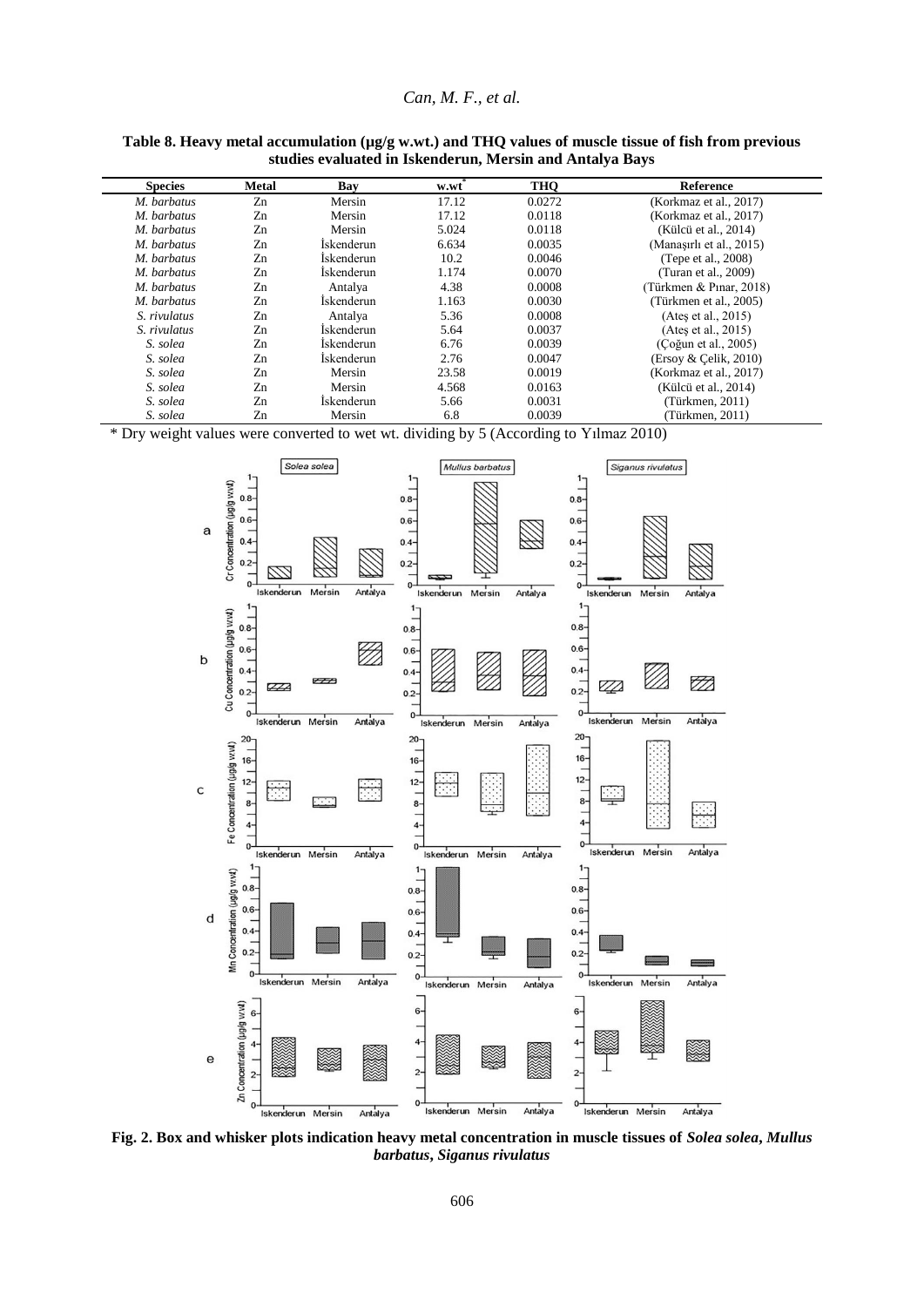Results showed that Cu levels in the muscle tissue of *S. solea* and *M. barbatus*  in İskenderun, Mersin and Antalya Bays were significantly different from the other tissues (p<0.05). For *S. rivulatus*, Cu accumulation in the muscle tissue was significantly different from all other tissues in İskenderun Bay, and also it was only significantly different intestine in Mersin Bay and intestine and liver in Antalya Bay (p<0.05) (Table 2). Considering all species, the Cu accumulation stability was found based on mean Cv% values in descending order as:  $M > L > I > S$  (Table 6).

In general, our results for mean Cu concentrations ( $\mu$ g metal g<sup>-1</sup> w.wt.) in muscle tissue of *S. solea* (0.24-0.57) , *M. barbatus* (0.34-0.38) and, *S. rivulatus* (0.23-0.38) were consistent with the previous studies as 0.38- 1.66, 0.23-3.5, 0.35-0.44, respectively (Table 2, Table 8).

Mean iron (Fe) concentrations of fish tissues from three bays were shown in Table 3 ( $\mu$ g g<sup>-1</sup> w.wt.). The accumulation rates in the tissues of *S. solea* were the same for all stations and ranked as  $L > I >$  $S > M$ . There were two different patterns on ranking of heavy metals in tissues of *M. barbatus and S. rivulatus as* I>L>S>M *(S. rivulatus* from Antalya, *M.barbatus* from all Bays) and L>I>S>M *(S. rivulatus* from Mersin and İskenderun).

Statistical differences in muscle tissues among the species were examined (Table 3, Fig 2 c) and only *S. rivulatus* was found to be different in Antalya Bay (p<0.05, denoted as b). Fe concentrations in the muscle tissue ( $\mu$ g g<sup>-1</sup> w.wt.) of *S. solea, M. barbatus*, and *S. rivulatus* changed as 8.55-7.39, 12.25-10.85, 9.4-13.85 in İskenderun Bay, 7.32-9.17, 2.91-9.31, 5.98-13.73 in Mersin Bay and 0.46-0.67, 3.12-7.89, 5.79-18.95 in Antalya Bay, respectively (Fig. 2c). The Fe accumulation stability was found in descending order as:  $L > S > M > I$  (Table 6).

Our findings on mean Fe concentrations ( $\mu$ g metal g<sup>-1</sup> w.wt.) in the muscle tissues of *S. solea* (8.04-10.68) and *M. barbatus* (9.45-11.73) were found to be in the range of previous studies as 1.11-59.7 and 0.4- 217.08, respectively. But, for *S. rivulatus* our results (5.47- 9.33) were far below reported studies (25.2- 39.1) from the same bays (Table 3, Table 8).

Mean Mn concentration in different tissues of *S. solea* for İskenderun and Antalya Bays was ranked as S>L>I>M. On the other hand, this ranking was found as I>S>L>M in Mersin Bay. There was no regular accumulation order for *M. barbatus* and rankings were found as L>I>S>M, I>L>S>M and I>S>L>M for İskenderun, Mersin and Antalya Bays, respectively. Mn accumulation orders for *S. rivulatus* in Mersin and Antalya Bays were the same and as follows S>I>L>M and, I>S>L>M for İskenderun Bay. It should be noted that muscle was the least Mn accumulating tissue regardless of species and location (Table 4).

No significant variations in the muscle tissues of *S. solea* were observed depending on bays (p>0.05). On the other hand, there were significant differences in muscle tissues between İskenderun-Mersin Bays and İskenderun-Antalya Bays for both *M. barbatus* and *S. rivulatus* in terms of Mn accumulation ( $p<0.05$ ) (Table 4).

Results showed that the highest Mn accumulation level was observed in *M. barbatus* at İskenderun Bay (Fig. 2d). Mn accumulation stability among the tissues was found in descending order as:  $L > M$  $>S$  > I (Table 4).

The range of mean Mn accumulation ( $\mu$ g) metal  $g^{-1}$  w.wt.) in muscle tissues of *M*. *barbatus* (0.20-0.52) in our study was consistent with previous reports (0.14-0.88). However, our findings on Mn in *S. rivulatus* (0.11-0.28) and *S. solea* (0.29-0.31) were lower than that of reported studies from the same bays as 0.33-0.86 and 0.90-1.13, respectively (Table 4, Table 8).

Mean Zn concentrations in the tissues of *S. solea* were ranked as  $L > S > I > M$ ,  $L > I > S > M$  and  $I > L > S > M$  for İskenderun, Mersin and Antalya Bays,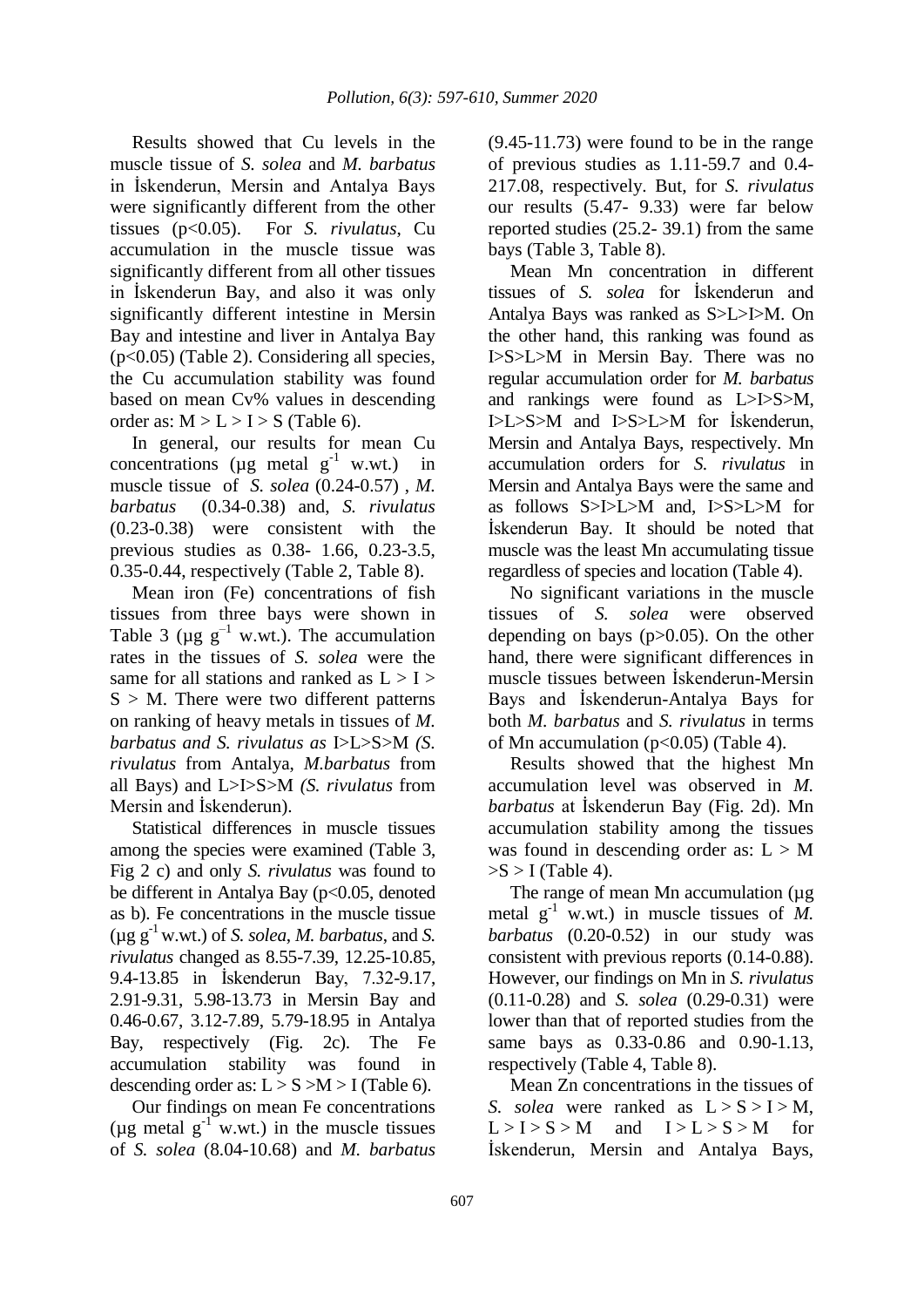respectively. Ranking of mean Zn levels in the *M. barbatus* for İskenderun, Mersin and Antalya Bays were same  $(S > L > I >$ M), and for *S. rivulatus* in all three bays it was ranked as  $L > S > I > M$ . It was seeing that muscle was found to be the least Zn accumulating tissue regardless of species and location (Table 5).

Statistical differences among the tissues of *S. solea* were examined and results showed that Zn concentration in the muscle tissue was different from other tissues in İskenderun Bay, from intestine and skin in Mersin Bay and intestine in Antalya Bay. When *M. barbatus* and *S. rivulatus* were examined, it was found that the Zn level in the muscle tissue was significantly different from all other tissues in all stations ( $p<0.05$ ). Also, considering muscle tissue, there were no significant differences in mean Zn concentrations depending on either location or species (p>0.05).

As seen in Table 6, the Zn accumulation stability among the tissues in descending order was found as:  $M > L > S > I$ .

The mean Zn concentrations in the muscle tissues of ( $\mu$ g metal g<sup>-1</sup> w.wt.) *S*. *solea* (3.11-3.31) and *M. barbatus* (2.81- 2.89) were consistent with previous studies as 2.76-23.58 and 0.11-25.12, respectively. However, the mean range of Zn values for *S. rivulatus* obtained in this study (3.34-4.15) was found to be lower than that of previous studies (5.36-5.64) (Table 5, Table 8).

The highest levels of  $THQ_{gp}$  and  $THQ_f$ for *S. solea*, *M. barbatus and S. rivulatus* in İskenderun, Mersin and Antalya Bays were calculated for Zn (Table 7). The TTHQgp and TTHQf for *S. solea*, *M. barbatus and S. rivulatus* in İskenderun, Mersin, and Antalya Bays were calculated as (0.020 and 0.096), (0.042 and 0.083), and (0.027 and 0.053); (0.017 and 0.033), (0.024 and 0.048), (0.032 and 0.063); (0.032 and 0.065), (0.032 and 0.064), and (0.018 and 0.036), respectively.

In this study, calculated THQ and TTHQ values were not exceeded the threshold point (<1.00) for any cases and these results were also valid for fishermen who were assumed to consume two times more fish than that of the general population. In general, therefore, our findings were consistent with previous studies (Table 8). Results show that there is no evidence and acceptable non-cancer risk for both the general population and fishermen eating the considered fish in this study from three bays.

## **CONCLUSION**

This study was carried out to provide some information on heavy metal accumulation and related health risk assessment of both general and fishermen populations for different fish species from İskenderun, Mersin and, Antalya Bays. There were some significant inter- and intra- species/ tissues/bays differences. The stability in heavy metal accumulation in fish tissues varied and the most stable tissue by Cr, Cu, Fe, Mn and Zn were determined as skin, muscle, liver, liver and, muscle, respectively. In general, the lowest heavy metals value was observed in fish muscle tissue. THQ and TTHQ values were not exceeded by 1.00. Therefore, these results suggest that both general and fishermen populations are not subjected to the significant potential health risk from these bays, yet.

Although our findings on heavy metal accumulation in fish are mostly consistent with previous studies conducted in the same areas, monitoring programs should be continued for protecting the environment and human health.

## **ACKNOWLEDGMENTS**

Authors thank Dr. Nalan GÖKOĞLU, Dr. Süleyman TUĞRUL, Dr. Muharrem KESKİN, and Sehmus BASDUVAR for their help.

## **GRANT SUPPORT DETAILS**

The present research did not receive any financial support.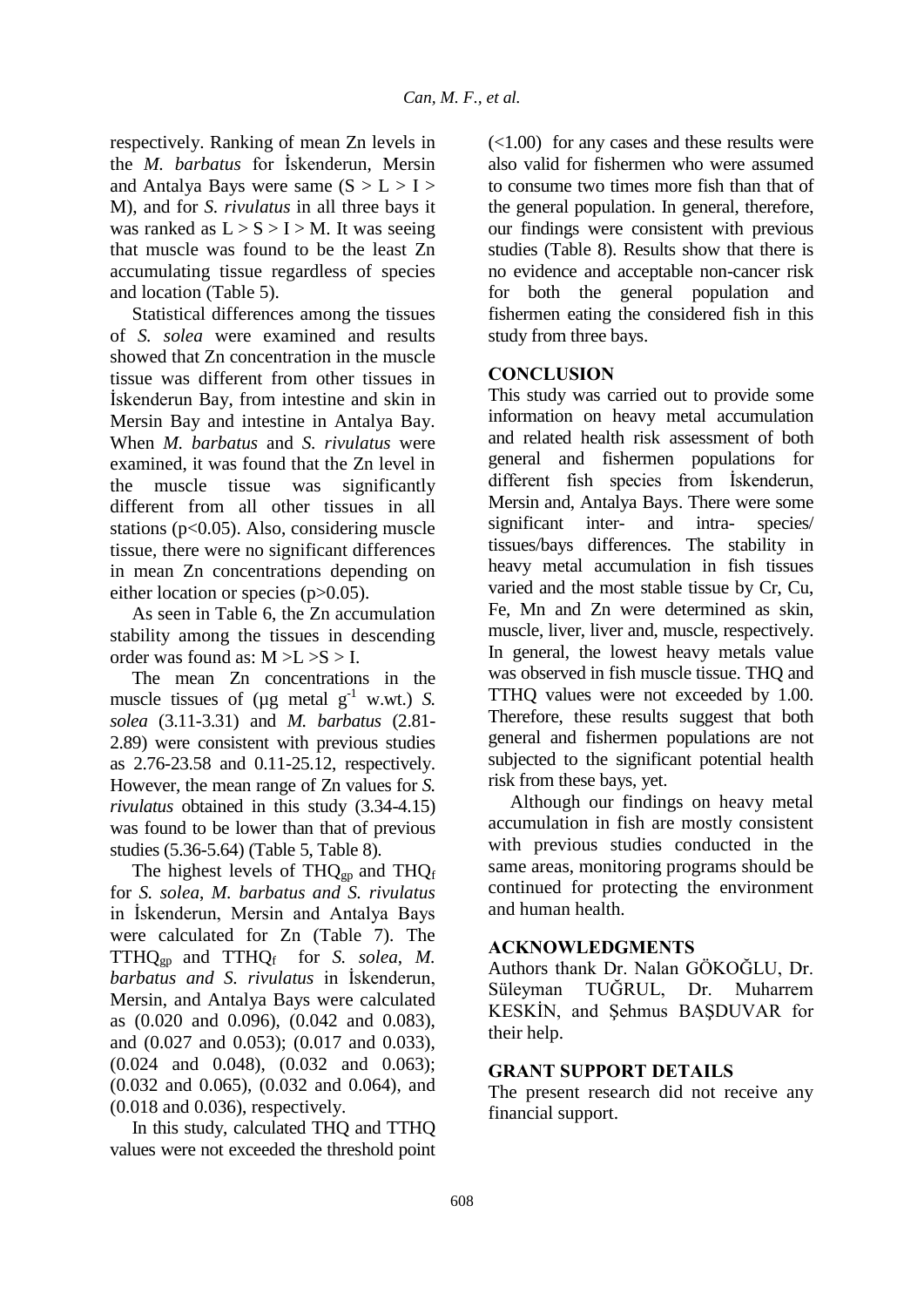#### **CONFLICT OF INTEREST**

The authors declare that there is not any conflict of interests regarding the publication of this manuscript. In addition, the ethical issues, including plagiarism, informed consent, misconduct, data fabrication and/ or falsification, double publication and/or submission, and redundancy has been completely observed by the authors.

## **LIFE SCIENCE REPORTING**

No life science threat was practiced in this research.

#### **REFERENCES**

Ateş, A., Türkmen, M. and Tepe, Y. (2015). Assessment of Heavy Metals in Fourteen Marine Fish Species of Four Turkish Seas. Indian J. Mar. Sci.  $44(1)$ ,  $49-55$ .

Authman, M. M., Zaki, M. S., Khallaf, E. A. and Abbas, H. H. (2015). Use of Fish as Bio-indicator of the Effects of Heavy Metals Pollution. J. Aquacult. Res. Dev., 06(04).

Barone, G., Dambrosio, A., Storelli, A., Garofalo, R., Busco, V. and Storelli, M. (2018). Estimated Dietary Intake of Trace Metals from Swordfish Consumption: A Human Health Problem. Toxics 6(2),22.

Bennett, D.H., Kastenberg, W.E.E. and McKone, T.E.E. (1999). A multimedia, multiple pathway risk assessment of atrazine: The impact of age differentiated exposure including joint uncertainty and variability. Reliab. Eng. Syst. Saf. 63(2),185– 198.

Bıçkıcı, E. (2010). Investigation of heavy metal levels in species of mullidae family of the Iskenderun Bay. Dissertation, Mustafa Kemal University.

Bosch, A.C., O'Neill, B., Sigge, G.O., Kerwath, S.E. and Hoffman, L.C. (2016). Heavy metals in marine fish meat and consumer health: A review. J. Sci. Food Agric. 96(1),32–48.

Chien, L.C., Hung, T.C., Choang, K.Y., Yeh, C.Y., Meng, P.J., Shieh, M.J. and Han, B.C. (2002). Daily intake of TBT, Cu, Zn, Cd and As for fishermen in Taiwan. Sci. Total Environ. 285(1–3),177–185.

Çiçek, E., Avşar, D., Yeldan, H. and Manaşirli, M. (2008). Heavy metal concentrations in fish (Mullus erythrinus and Saurida undosquamis) from Iskenderun Bay, Turkey. Fresenius Environ. Bull. 17(9A),1251–1256.

Çoğun, H., Yüzereroğlu, T.A., Kargin, F. and Firat, Ö. (2005). Seasonal Variation and Tissue Distribution of Heavy Metals in Shrimp and Fish Species from the Yumurtalik Coast of Iskenderun Gulf, Mediterranean. Bull. Environ. Contam. Toxicol. 75(4),707–715.

Çoğun, H.Y., Yüzereroğlu, T.A., Firat, Ö., Gök, G. and Kargin, F. (2006). Metal Concentrations in Fish Species from the Northeast Mediterranean Sea. Environ. Monit. Assess. 121(1–3),431–438.

Copat, C., Conti, G.O., Signorelli, C., Marmiroli, S., Sciacca, S., Vinceti, M. and Ferrante, M. (2013). Risk Assessment for Metals and PAHs by Mediterranean Seafood. Food Nutr. Sci. 410–13.

Dural, M., Bıçkıcı, E. and Manaşırlı, M. (2010). Heavy metal concentrations in diffirent tissues of Mullus barbatus and Mullus surmeletus from Iskenderun Bay, Eastern Cost of Mediterranean, Turkey. Rapp. Comm. Int. Mer. Médit (39),499.

Eisler, R. (2000). Handbook of Chemical Risk Assessment : Health Hazards to Humans, Plants, and Animals, Three Volume Set (Boca Raton: CRC Press).

Ersoy, B. and Çelik, M. (2010). The essential and toxic elements in tissues of six commercial demersal fish from Eastern Mediterranean Sea. Food Chem. Toxicol. 48(5),1377–1382.

Hammer, Ø., Harper, D.A.T. and Ryan, P.D. (2001). Past: Paleontological statistics software package for education and data analysis. Palaeontol. Electron. 4(1),9.

Han, B.C., Jeng, W.L., Chen, R.Y., Fang, G.T., Hung, T.C. and Tseng, R.J. (1998). Estimation of target hazard quotients and potential health risks for metals by consumption of seafood in Taiwan. Arch. Environ. Contam. Toxicol. 35711–720.

Jitar, O., Teodosiu, C., Oros, A., Plavan, G., & Nicoara, M. (2015). Bioaccumulation of heavy metals in marine organisms from the Romanian sector of the Black Sea. New Biotechnol., 32(3), 369–378.

Kalay, M., Ay, Ö., and Canli, M. (1999). Heavy Metal Concentrations in Fish Tissues from the Northeast Mediterranean Sea. Bull. Environ. Contam. Toxicol. 63(5),673–681.

Kaya, G. and Turkoglu, S. (2017). Bioaccumulation of Heavy Metals in Various Tissues of Some Fish Species and Green Tiger Shrimp (Penaeus semisulcatus) from İskenderun Bay, Turkey, and Risk Assessment for Human Health. Biol. Trace Elem. Res. 180(2),314–326.

Korkmaz, C., Ay, Ö., Çolakfakıoğlu, C., Cicik, B. and Erdem, C. (2017). Heavy Metal Levels in Muscle Tissues of Solea solea, Mullus barbatus, and